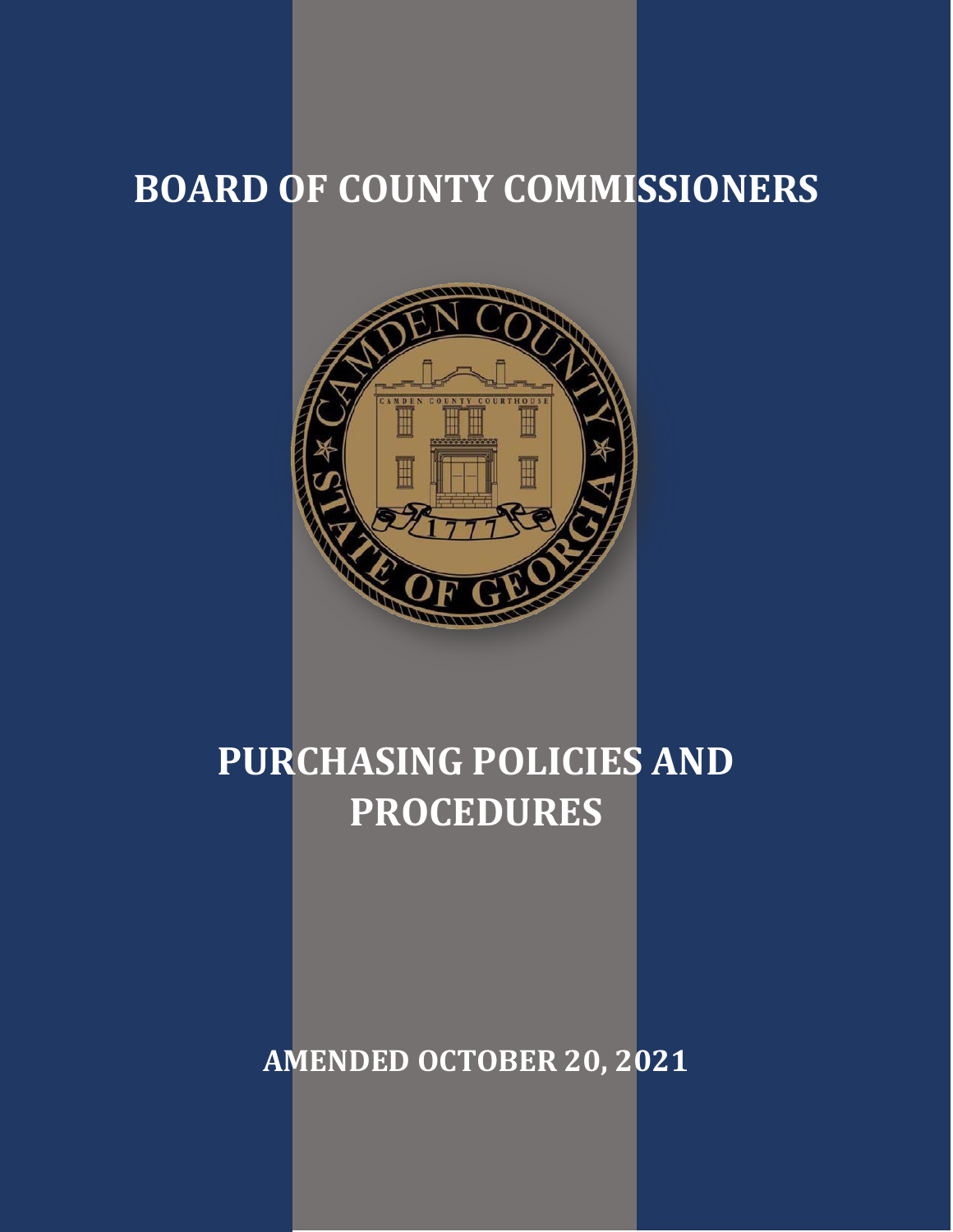## **TABLE OF CONTENTS**

| <b>Purchasing Policy Adoption</b> |                                                                  |    |  |
|-----------------------------------|------------------------------------------------------------------|----|--|
|                                   | Chapter 1- Purpose & Intent, Mission & vision Statement & Duties |    |  |
|                                   | 1. Purpose & Intent                                              | 5  |  |
|                                   | 2. Mission Vision Statement                                      | 6  |  |
|                                   | 3. Duties of the Purchasing Officer                              | 6  |  |
|                                   | 4. Authorization                                                 | 7  |  |
|                                   | <b>Chapter 2 - Purchasing Form</b>                               |    |  |
|                                   | 1. Purchase Order                                                | 7  |  |
|                                   | 2. Requisition                                                   | 8  |  |
|                                   | 3. Request for Proposal/invitation to Bid                        | 8  |  |
|                                   | 4. Purchase Order Register                                       | 8  |  |
|                                   | 5. Fixed Asset Form                                              | 8  |  |
|                                   | 6. Travel Form                                                   | 8  |  |
|                                   | 7. Request for Local Preference Consideration                    | 8  |  |
|                                   | <b>Chapter 3 - Expenses Not Requiring a Purchase Order</b>       |    |  |
|                                   | 1. Procurement Card Purchases                                    | 8  |  |
|                                   | 2. Travel Expenses                                               | 9  |  |
|                                   | 3. Utilities/Medical Charges/Fuel/Propane                        | 9  |  |
|                                   | 4. Lease/Contract Payments                                       | 9  |  |
|                                   | 5. Professional Services                                         | 9  |  |
|                                   | 6. Software Renewal                                              | 9  |  |
|                                   | 7. Postage Meter Rental/Refill                                   | 9  |  |
|                                   | 8. Dues/Memberships/Registrations                                | 9  |  |
|                                   | 9. Veterinary Bills                                              | 9  |  |
|                                   | 10. Inmate Housing/Ankle Monitoring/Food Service                 | 10 |  |
|                                   | <b>Chapter 4 - Expenses Requiring a Purchasing Order</b>         |    |  |
|                                   | 1. Purchasing up to \$1,499.99                                   | 10 |  |
|                                   | 2. Purchases \$1,500 and Over                                    | 10 |  |
|                                   | 3. Emergency Purchases                                           | 11 |  |
|                                   | <b>Chapter 5 - Invitations to Bid/Requests for Proposals</b>     |    |  |
|                                   | 1. Bidding Methods                                               | 11 |  |
|                                   | a. Invitation to bid                                             | 11 |  |
|                                   | b. Request for Proposal                                          | 12 |  |
|                                   | 2. Bidding Process                                               | 12 |  |
|                                   | Scope of Work/Cost Estimates<br>a.                               | 12 |  |
|                                   | b. Department Review                                             | 12 |  |
|                                   | <b>Public Notice</b><br>$\mathbf{c}$                             | 13 |  |
|                                   | d. Sealed bids                                                   | 13 |  |
|                                   | e. Committee Review                                              | 13 |  |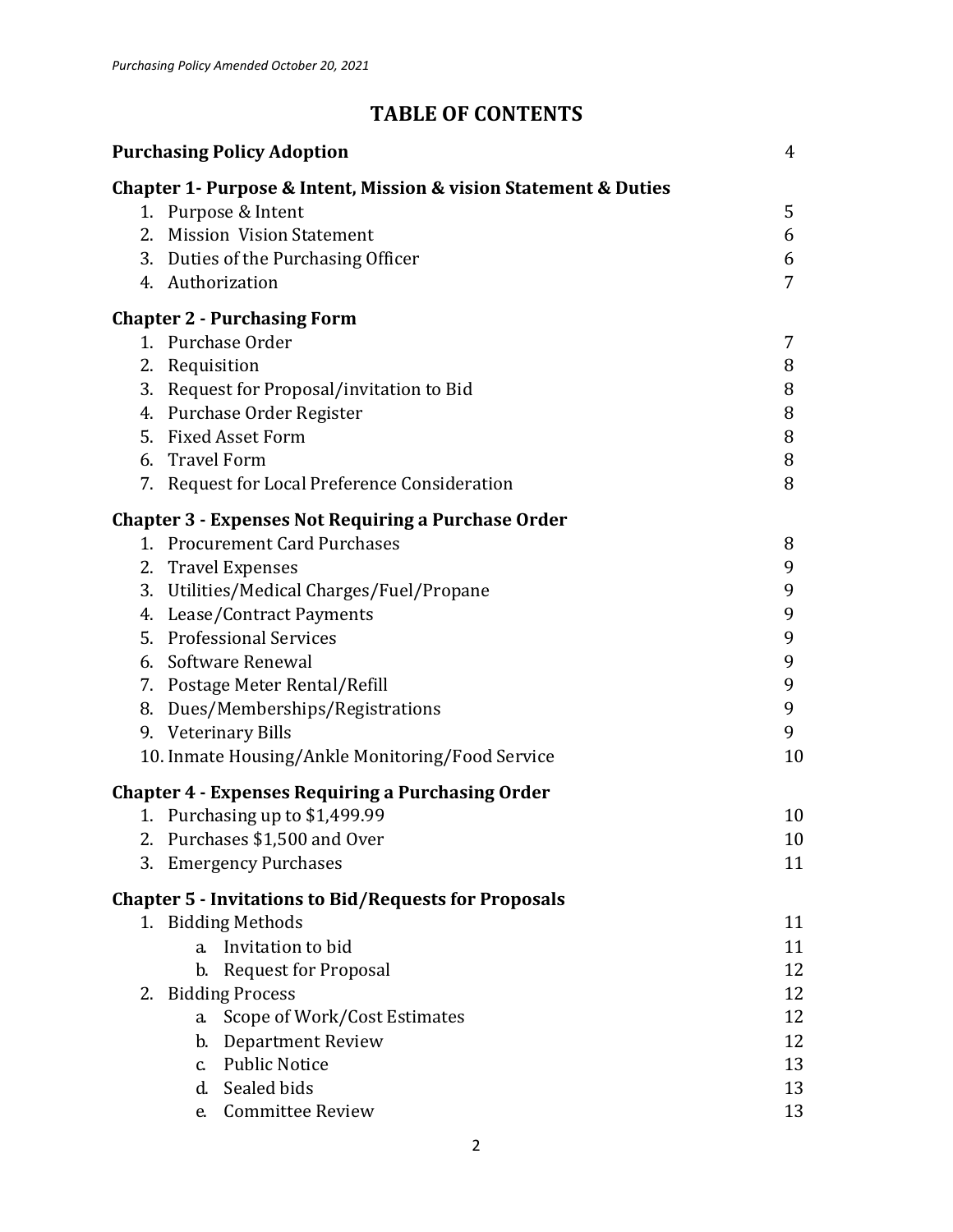| Award<br>13<br>g.<br>Right to reject<br>h.<br>14<br>Local Vendor Preference<br>i.<br>14<br>15<br>Notice of Award/Notice to Proceed<br>3.<br>Public Inspection of Notice of Award<br>15<br>4.<br>Non-Responsive or Unacceptable Bids<br>15<br>5.<br>15<br><b>Certification of Appropriated Funds</b><br>6.<br>Change Orders<br>15<br>7.<br>15<br><b>Contract Extensions</b><br>8.<br>9. Correction or Withdrawal of Bids<br>15<br>10. Competitive Bidding Not Required<br>16<br>11. Tie Bids<br>16<br>12. Bid Security<br>16<br>13. Right of Protest<br>17<br><b>Chapter 6 - Policy for Competitive Negotiation Qualifications-Based</b><br>Selection for Projects Using Federal Aid Highway Program<br>(FAHP)<br>1. Solicitation<br>18<br><b>Request for Proposal</b><br>18<br>2.<br><b>Evaluation Factors</b><br>19<br>3.<br>Evaluation, Ranking, and Selection<br>20<br>4.<br>5.<br>Negotiation<br>21<br><b>Small Purchases</b><br>21<br>6.<br>22<br>7. Noncompetitive<br>22<br>8. Additional Procurement Requirements<br><b>Chapter 7 - Vendors</b><br>1. Default on Quoted Price<br>23<br><b>Record of Performance</b><br>23<br>2.<br><b>Local Vendors</b><br>3.<br>24<br>4. Local Vendor Preference<br>24<br>5. Fees in Arrears<br>24<br><b>State Contracts</b><br>24<br>6.<br>Single Source Item<br>24<br>7.<br>8. Sole Source Items<br>24<br>9. Conflict of Interest<br>24<br>25<br>10. E-Verify Requirements<br>25<br>Chapter 8 - Disposal of Obsolete, Surplus, or Scrap Property<br><b>Chapter 9 - Ethics</b><br>26 |  | f.<br><b>Competitive Negotiations</b> | 13 |  |  |  |
|-------------------------------------------------------------------------------------------------------------------------------------------------------------------------------------------------------------------------------------------------------------------------------------------------------------------------------------------------------------------------------------------------------------------------------------------------------------------------------------------------------------------------------------------------------------------------------------------------------------------------------------------------------------------------------------------------------------------------------------------------------------------------------------------------------------------------------------------------------------------------------------------------------------------------------------------------------------------------------------------------------------------------------------------------------------------------------------------------------------------------------------------------------------------------------------------------------------------------------------------------------------------------------------------------------------------------------------------------------------------------------------------------------------------------------------------------------------------------------------------------------------------------------|--|---------------------------------------|----|--|--|--|
|                                                                                                                                                                                                                                                                                                                                                                                                                                                                                                                                                                                                                                                                                                                                                                                                                                                                                                                                                                                                                                                                                                                                                                                                                                                                                                                                                                                                                                                                                                                               |  |                                       |    |  |  |  |
|                                                                                                                                                                                                                                                                                                                                                                                                                                                                                                                                                                                                                                                                                                                                                                                                                                                                                                                                                                                                                                                                                                                                                                                                                                                                                                                                                                                                                                                                                                                               |  |                                       |    |  |  |  |
|                                                                                                                                                                                                                                                                                                                                                                                                                                                                                                                                                                                                                                                                                                                                                                                                                                                                                                                                                                                                                                                                                                                                                                                                                                                                                                                                                                                                                                                                                                                               |  |                                       |    |  |  |  |
|                                                                                                                                                                                                                                                                                                                                                                                                                                                                                                                                                                                                                                                                                                                                                                                                                                                                                                                                                                                                                                                                                                                                                                                                                                                                                                                                                                                                                                                                                                                               |  |                                       |    |  |  |  |
|                                                                                                                                                                                                                                                                                                                                                                                                                                                                                                                                                                                                                                                                                                                                                                                                                                                                                                                                                                                                                                                                                                                                                                                                                                                                                                                                                                                                                                                                                                                               |  |                                       |    |  |  |  |
|                                                                                                                                                                                                                                                                                                                                                                                                                                                                                                                                                                                                                                                                                                                                                                                                                                                                                                                                                                                                                                                                                                                                                                                                                                                                                                                                                                                                                                                                                                                               |  |                                       |    |  |  |  |
|                                                                                                                                                                                                                                                                                                                                                                                                                                                                                                                                                                                                                                                                                                                                                                                                                                                                                                                                                                                                                                                                                                                                                                                                                                                                                                                                                                                                                                                                                                                               |  |                                       |    |  |  |  |
|                                                                                                                                                                                                                                                                                                                                                                                                                                                                                                                                                                                                                                                                                                                                                                                                                                                                                                                                                                                                                                                                                                                                                                                                                                                                                                                                                                                                                                                                                                                               |  |                                       |    |  |  |  |
|                                                                                                                                                                                                                                                                                                                                                                                                                                                                                                                                                                                                                                                                                                                                                                                                                                                                                                                                                                                                                                                                                                                                                                                                                                                                                                                                                                                                                                                                                                                               |  |                                       |    |  |  |  |
|                                                                                                                                                                                                                                                                                                                                                                                                                                                                                                                                                                                                                                                                                                                                                                                                                                                                                                                                                                                                                                                                                                                                                                                                                                                                                                                                                                                                                                                                                                                               |  |                                       |    |  |  |  |
|                                                                                                                                                                                                                                                                                                                                                                                                                                                                                                                                                                                                                                                                                                                                                                                                                                                                                                                                                                                                                                                                                                                                                                                                                                                                                                                                                                                                                                                                                                                               |  |                                       |    |  |  |  |
|                                                                                                                                                                                                                                                                                                                                                                                                                                                                                                                                                                                                                                                                                                                                                                                                                                                                                                                                                                                                                                                                                                                                                                                                                                                                                                                                                                                                                                                                                                                               |  |                                       |    |  |  |  |
|                                                                                                                                                                                                                                                                                                                                                                                                                                                                                                                                                                                                                                                                                                                                                                                                                                                                                                                                                                                                                                                                                                                                                                                                                                                                                                                                                                                                                                                                                                                               |  |                                       |    |  |  |  |
|                                                                                                                                                                                                                                                                                                                                                                                                                                                                                                                                                                                                                                                                                                                                                                                                                                                                                                                                                                                                                                                                                                                                                                                                                                                                                                                                                                                                                                                                                                                               |  |                                       |    |  |  |  |
|                                                                                                                                                                                                                                                                                                                                                                                                                                                                                                                                                                                                                                                                                                                                                                                                                                                                                                                                                                                                                                                                                                                                                                                                                                                                                                                                                                                                                                                                                                                               |  |                                       |    |  |  |  |
|                                                                                                                                                                                                                                                                                                                                                                                                                                                                                                                                                                                                                                                                                                                                                                                                                                                                                                                                                                                                                                                                                                                                                                                                                                                                                                                                                                                                                                                                                                                               |  |                                       |    |  |  |  |
|                                                                                                                                                                                                                                                                                                                                                                                                                                                                                                                                                                                                                                                                                                                                                                                                                                                                                                                                                                                                                                                                                                                                                                                                                                                                                                                                                                                                                                                                                                                               |  |                                       |    |  |  |  |
|                                                                                                                                                                                                                                                                                                                                                                                                                                                                                                                                                                                                                                                                                                                                                                                                                                                                                                                                                                                                                                                                                                                                                                                                                                                                                                                                                                                                                                                                                                                               |  |                                       |    |  |  |  |
|                                                                                                                                                                                                                                                                                                                                                                                                                                                                                                                                                                                                                                                                                                                                                                                                                                                                                                                                                                                                                                                                                                                                                                                                                                                                                                                                                                                                                                                                                                                               |  |                                       |    |  |  |  |
|                                                                                                                                                                                                                                                                                                                                                                                                                                                                                                                                                                                                                                                                                                                                                                                                                                                                                                                                                                                                                                                                                                                                                                                                                                                                                                                                                                                                                                                                                                                               |  |                                       |    |  |  |  |
|                                                                                                                                                                                                                                                                                                                                                                                                                                                                                                                                                                                                                                                                                                                                                                                                                                                                                                                                                                                                                                                                                                                                                                                                                                                                                                                                                                                                                                                                                                                               |  |                                       |    |  |  |  |
|                                                                                                                                                                                                                                                                                                                                                                                                                                                                                                                                                                                                                                                                                                                                                                                                                                                                                                                                                                                                                                                                                                                                                                                                                                                                                                                                                                                                                                                                                                                               |  |                                       |    |  |  |  |
|                                                                                                                                                                                                                                                                                                                                                                                                                                                                                                                                                                                                                                                                                                                                                                                                                                                                                                                                                                                                                                                                                                                                                                                                                                                                                                                                                                                                                                                                                                                               |  |                                       |    |  |  |  |
|                                                                                                                                                                                                                                                                                                                                                                                                                                                                                                                                                                                                                                                                                                                                                                                                                                                                                                                                                                                                                                                                                                                                                                                                                                                                                                                                                                                                                                                                                                                               |  |                                       |    |  |  |  |
|                                                                                                                                                                                                                                                                                                                                                                                                                                                                                                                                                                                                                                                                                                                                                                                                                                                                                                                                                                                                                                                                                                                                                                                                                                                                                                                                                                                                                                                                                                                               |  |                                       |    |  |  |  |
|                                                                                                                                                                                                                                                                                                                                                                                                                                                                                                                                                                                                                                                                                                                                                                                                                                                                                                                                                                                                                                                                                                                                                                                                                                                                                                                                                                                                                                                                                                                               |  |                                       |    |  |  |  |
|                                                                                                                                                                                                                                                                                                                                                                                                                                                                                                                                                                                                                                                                                                                                                                                                                                                                                                                                                                                                                                                                                                                                                                                                                                                                                                                                                                                                                                                                                                                               |  |                                       |    |  |  |  |
|                                                                                                                                                                                                                                                                                                                                                                                                                                                                                                                                                                                                                                                                                                                                                                                                                                                                                                                                                                                                                                                                                                                                                                                                                                                                                                                                                                                                                                                                                                                               |  |                                       |    |  |  |  |
|                                                                                                                                                                                                                                                                                                                                                                                                                                                                                                                                                                                                                                                                                                                                                                                                                                                                                                                                                                                                                                                                                                                                                                                                                                                                                                                                                                                                                                                                                                                               |  |                                       |    |  |  |  |
|                                                                                                                                                                                                                                                                                                                                                                                                                                                                                                                                                                                                                                                                                                                                                                                                                                                                                                                                                                                                                                                                                                                                                                                                                                                                                                                                                                                                                                                                                                                               |  |                                       |    |  |  |  |
|                                                                                                                                                                                                                                                                                                                                                                                                                                                                                                                                                                                                                                                                                                                                                                                                                                                                                                                                                                                                                                                                                                                                                                                                                                                                                                                                                                                                                                                                                                                               |  |                                       |    |  |  |  |
|                                                                                                                                                                                                                                                                                                                                                                                                                                                                                                                                                                                                                                                                                                                                                                                                                                                                                                                                                                                                                                                                                                                                                                                                                                                                                                                                                                                                                                                                                                                               |  |                                       |    |  |  |  |
|                                                                                                                                                                                                                                                                                                                                                                                                                                                                                                                                                                                                                                                                                                                                                                                                                                                                                                                                                                                                                                                                                                                                                                                                                                                                                                                                                                                                                                                                                                                               |  |                                       |    |  |  |  |
|                                                                                                                                                                                                                                                                                                                                                                                                                                                                                                                                                                                                                                                                                                                                                                                                                                                                                                                                                                                                                                                                                                                                                                                                                                                                                                                                                                                                                                                                                                                               |  |                                       |    |  |  |  |
|                                                                                                                                                                                                                                                                                                                                                                                                                                                                                                                                                                                                                                                                                                                                                                                                                                                                                                                                                                                                                                                                                                                                                                                                                                                                                                                                                                                                                                                                                                                               |  |                                       |    |  |  |  |
|                                                                                                                                                                                                                                                                                                                                                                                                                                                                                                                                                                                                                                                                                                                                                                                                                                                                                                                                                                                                                                                                                                                                                                                                                                                                                                                                                                                                                                                                                                                               |  |                                       |    |  |  |  |
|                                                                                                                                                                                                                                                                                                                                                                                                                                                                                                                                                                                                                                                                                                                                                                                                                                                                                                                                                                                                                                                                                                                                                                                                                                                                                                                                                                                                                                                                                                                               |  |                                       |    |  |  |  |
|                                                                                                                                                                                                                                                                                                                                                                                                                                                                                                                                                                                                                                                                                                                                                                                                                                                                                                                                                                                                                                                                                                                                                                                                                                                                                                                                                                                                                                                                                                                               |  |                                       |    |  |  |  |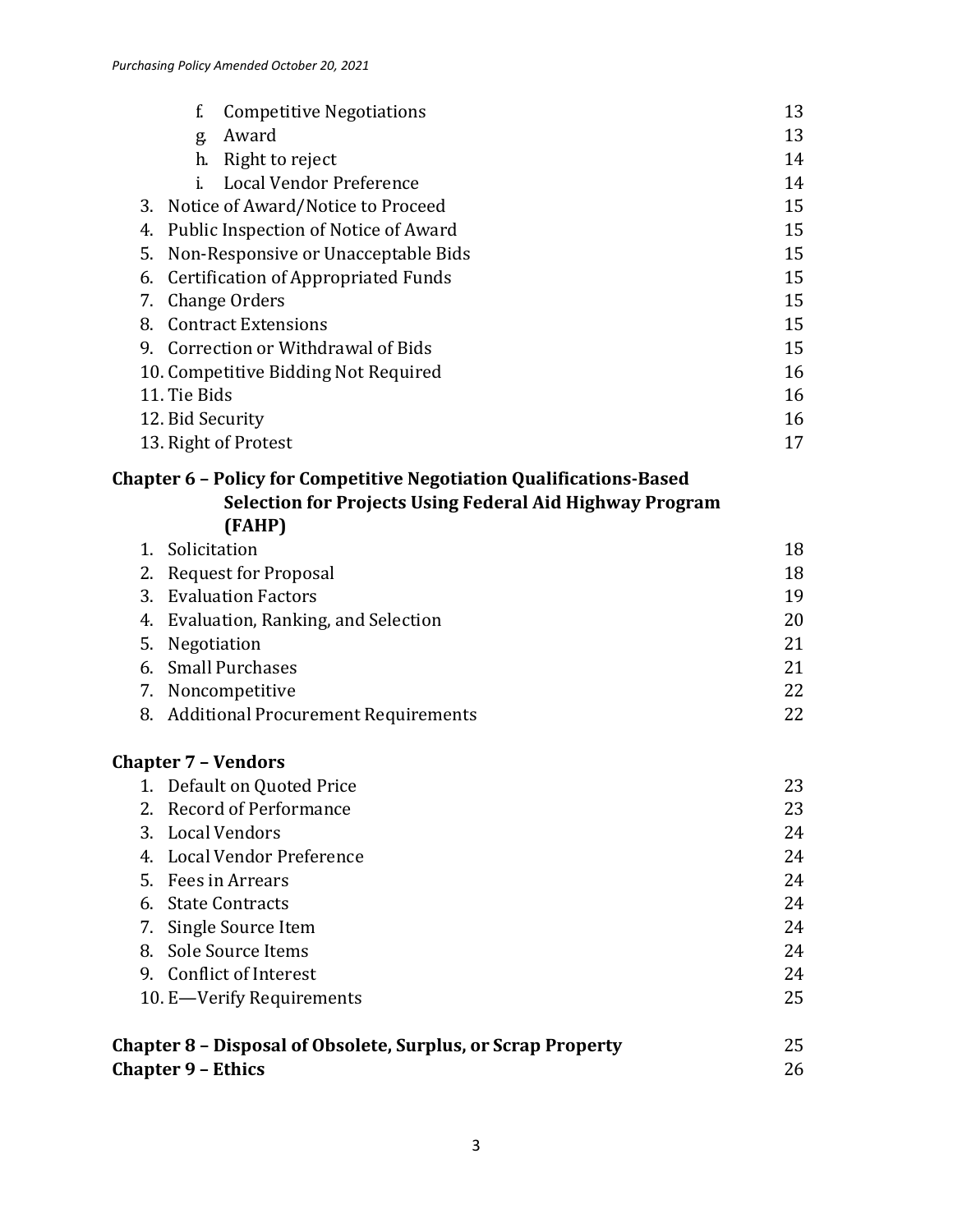# **BOARD OF COUNTY COMMISSIONERS**



# **PURCHASING POLICIES AND PROCEDURES**

Adopted in Lawful Assembly of the Camden County Board of Commissioners and spread upon the official minutes of this 20<sup>th</sup> date of August 2019.

This 20th Date of August 2019 BY: James H. Starline, Chairman **ATTES** Kathryn A. Bishop, County Clerk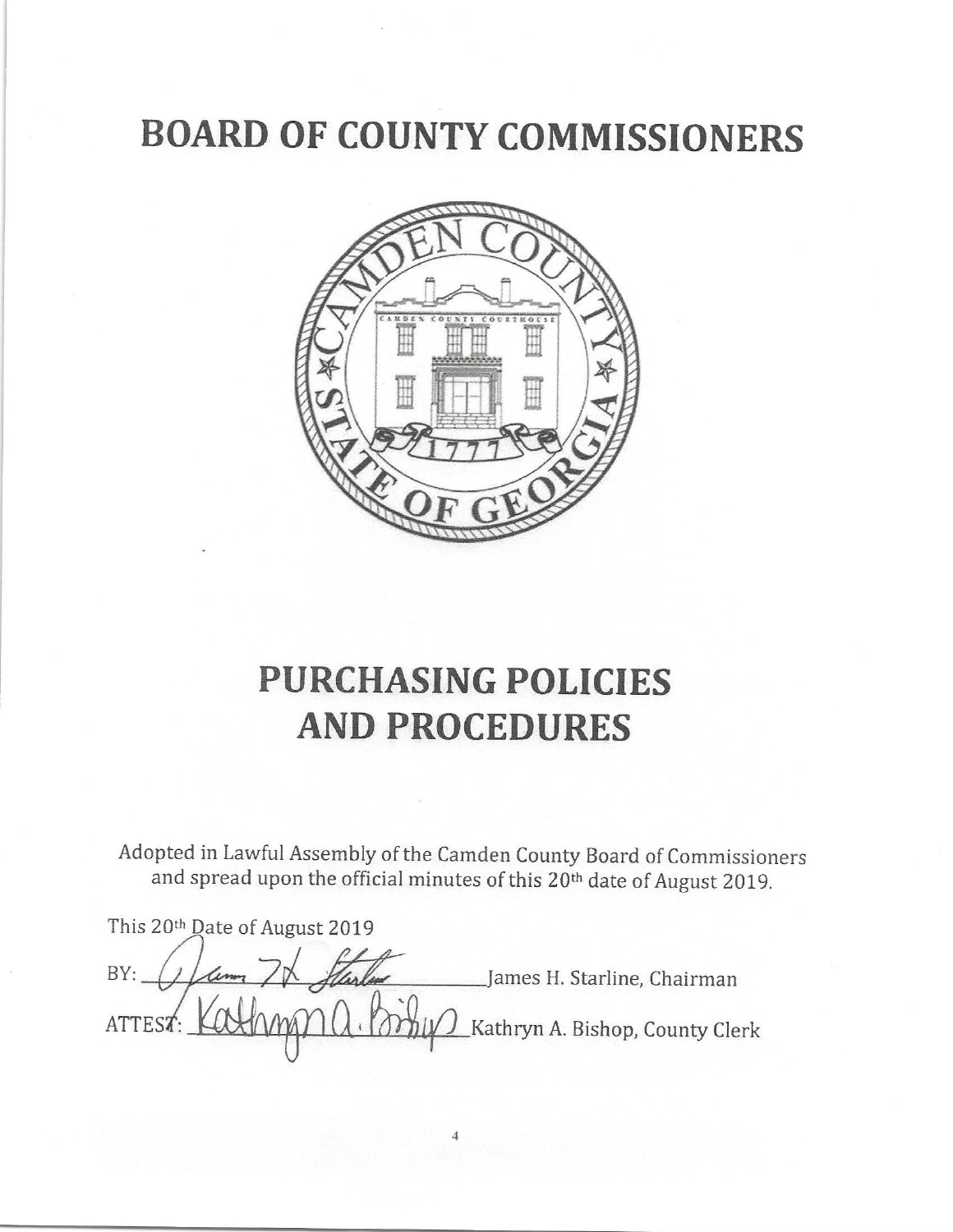## **CHAPTER 1 PURPOSE & INTENT, MISSION & VISION STATEMENTS, DUTIES AND AUTHORIZATION**

#### **1. Purpose and Intent**

The purpose and intent of this manual are to establish operational policies and purchasing procedures for the Camden County Board of Commissioners. The Purchasing Office strives to provide quality service through effective communication and a cooperative working relationship with all departments and vendors; to fulfillthe needs of the County for goods and services in a professional, responsive, timely, and cost effective manner; and in accordance with all legal requirements and ethical standards. (NIGP Section C, 13,17b)

Department must keep a current copy of the Purchasing Policy and any official updates and applicable memos issued by the Purchasing office. Procedures contained herein are applicable to all County personnel involved in the requisitioning, procuring of goods and services, receiving, transferring, and replacement of supplies, materials, services, equipment, and invoice processing.

The objectives of the Purchasing Office and this Manual are:

- a. To clearly establish that the responsibility for day to day purchasing rest with each department's designated employee with the assistance of the Purchasing Office.
- b. To procure supplies materials, equipment, contractual labor and services as requested by departments in accordance with the Purchasing Manual at the most appropriate cost and best quality consistent with the goods and services required.
- c. To exercise positive financial accountability in the expenditure of funds.
- d. To provide an efficient means for disposal of surplus property.
- e. To establish and maintain high standards of quality based on suitability of use in all purchasing transactions.
- f. To ensure the fair and equitable treatment of all persons who deal with the purchasing system.
- g. To provide safeguards for the maintenance of a purchasing system of quality and integrity.
- h. To ensure that all parties involved in the negotiation, performance or administration of contracts act in good faith.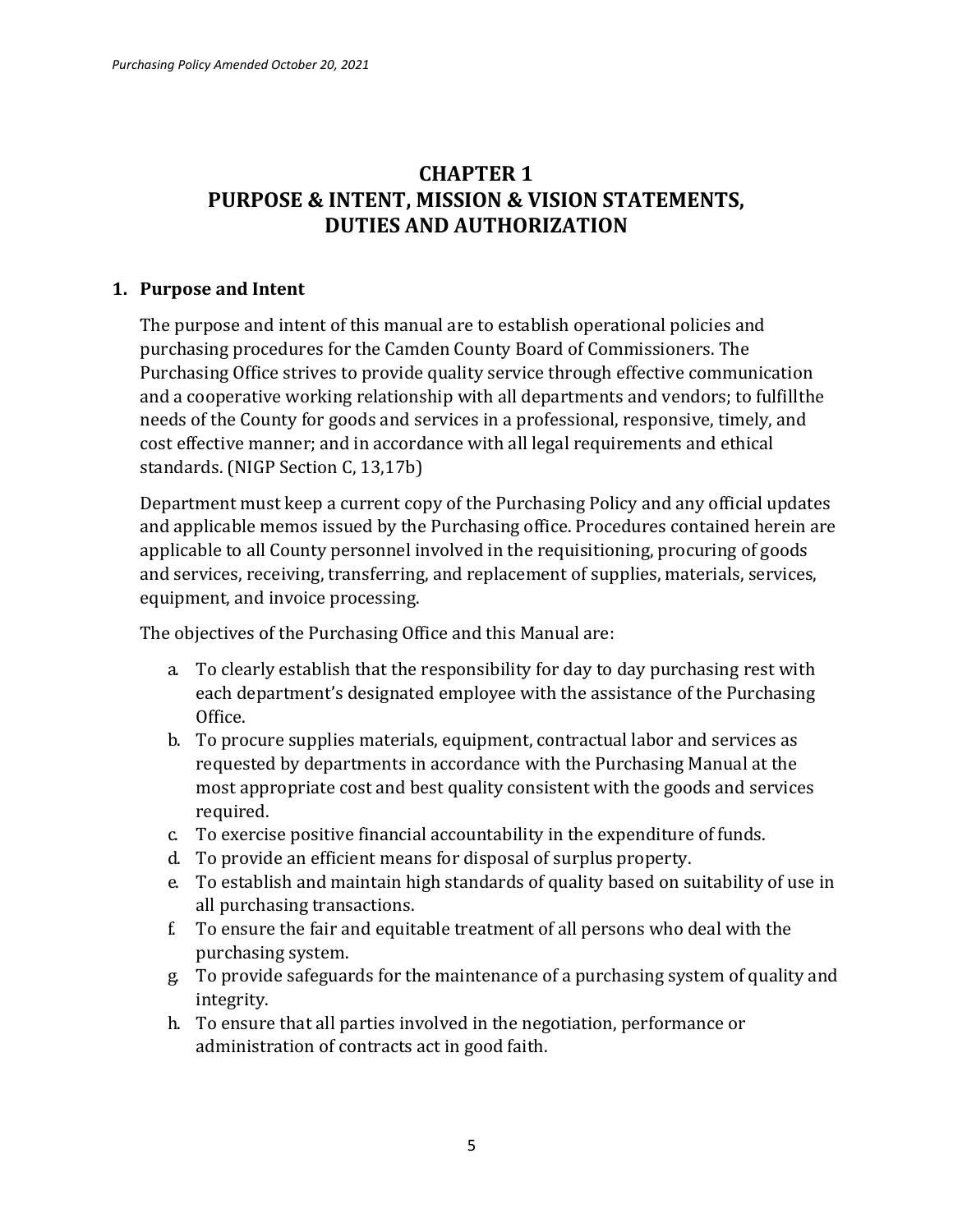## **2. Mission and Vision Statements (NIGP Section A, 3.)**

**Mission:** The mission of the Purchasing Department is to provide for fair and equitable treatment of all persons involved in public purchasing by the County with the highest level of customer service, to strive to maximize the purchasing value of public funds in procurement and to provide safeguards for maintaining a procurement system of quality and professional integrity.

**Vision:** Knowledgeable and professional personnel working together in trust and with open, honest communication to maintain the integrity of Purchasing and to provide good, effective customer service in procuring products and services at the best value.

### **3. Duties of the Purchasing Officer**

The Primary function of the Purchasing Officer is to purchase and contract for the supplies, material, equipment, services and construction required by the County stall in a reasonable time frame that meets their needs and to ensure that maximum value is obtained for each dollar spent. Other duties include, but are not limited to:

- a. Establish and enforce specifications for supplies, materials, and equipment to be procured for the County.
- b. Contract for, purchase, or issue purchase authorizations for all supplies, material, equipment, contractual labor and services for the departments, offices and agencies of the County; provided that, before the purchase of or contractfor any supplies, materials, equipment, contractual labor, services or insurance, ample opportunity for competitive bidding, under such regulations and with such exceptions as the Board may provide.
- c. Have charge over Central Supply Inventory
- d. Transfer to or between departments, offices, and agencies or sell surplus, obsolete or unused supplies, materials and equipment.
- e. Once the bid process is complete, verifies the successful vendor has submitted an Occupation License, proof of insurance and bonds (if applicable) to Purchasing, the requesting department will be responsible for administering the agreement. The Purchasing Officer will act as Contract Administrator for the County. (NIGP Section C, 17c) Contract Administration includes, but is not limited to, the following activities: monitoring time lines for completion; addressing billing/payment issues; documenting compliance issues and steps taken to address these issues with the vendor. It is recommended that departments maintain well-documented vendor files as well. Departments must submit Vendor Complaint Forms to Purchasing in case of a dispute or cause for termination of an existing contract.
- f. The Purchasing Officer and the Chairman of the Board of Commissioners, will be the only signature(s) that can bind the County into a contract lasting more than one (1) year: (NIGP Section C, 17i, p)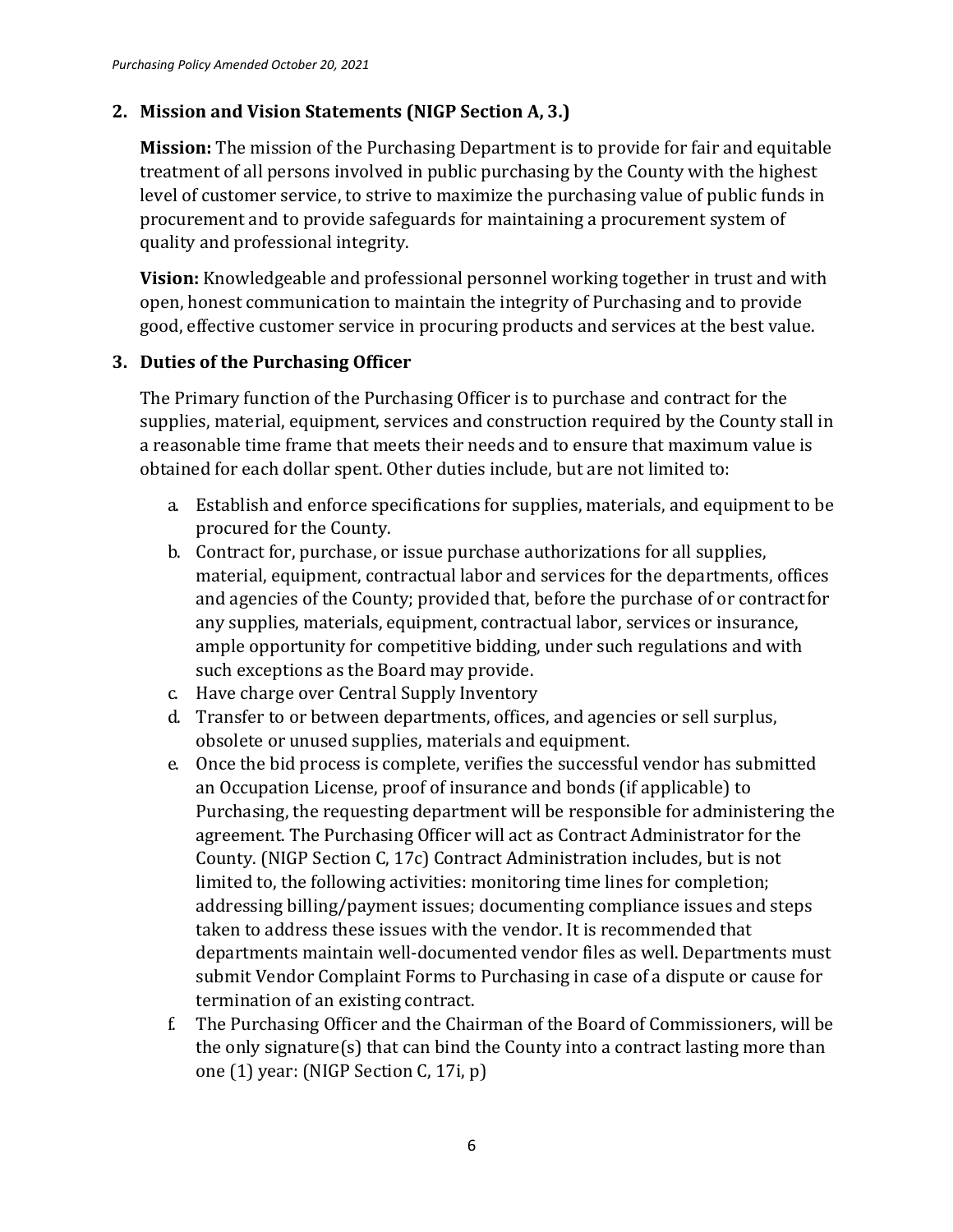g. The Purchasing Officer shall have the authority to join with the other units of Government in purchasing activities when it meets the best interest of the County. This is also known as Cooperative Purchasing. (NIGP Section J,64)

### **4. Authorization (NIGP Section B, 11)**

Authorization for all budgeted items are as follows:

| Department Head:    | \$1,500 | <b>Chief Financial Officer:</b> | \$10,000   |
|---------------------|---------|---------------------------------|------------|
| Purchasing Officer: | \$2,500 | County Administrator:           | $$25,000+$ |

*\*\*In an emergency, County Administrator may purchase items up to \$25,000 each\*\**

## **CHAPTER 2 PURCHASING FORMS**

The County Chief Financial Officer and/or Purchasing Officer will be authorized to develop all the forms needed to implement this Policy. There are seven (7) main forms that will be used as a part of the County Purchasing Policies and Procedures. All goods received by or on behalf of the Camden County must be acknowledged by a legible signature on the receiving slip (or invoice) at the time the goods are received specifying the condition they arrived in and noting any discrepancies in quantity. No invoice will be paid without a signed and receiving slip or signed invoice verifying that the item(s) was received in good condition.

- 1. **Purchase Order**  to be utilized by the County for all purchases as described:
	- a. Field A two part Field Purchase Order will be issued by the department for amounts that exceed \$250 and below \$1,500. The white copy is retained by the department and the pink copy must be sent to the Accounts Payable Office as soon as possible attached to supporting documentation (i.e. signed and coded invoice and/or packing slip). Field Purchase orders are not required for County purchases under \$1,499.99 made with the Bank of America Visa Card.
	- b. Standard Also referred to as a "Large PO", an eight (8) digit Purchase Order will be assigned by the Purchasing Officer/Chief Financial Officer for amounts that exceed \$1,500 after a requisition (see below) is submitted and purchase is approved at appropriate levels. (NIGP Section C, 17i)

*NOTE: The amount of the purchase order or contract, upon completion, will be encumbered within the appropriated department and account number to accurately reflect the reporting information. Purchase Orders will be valid until June 30th of the current fiscal year or 45 (forty-five) days after the end of each Fiscal Year; after which will be cancelled out of the*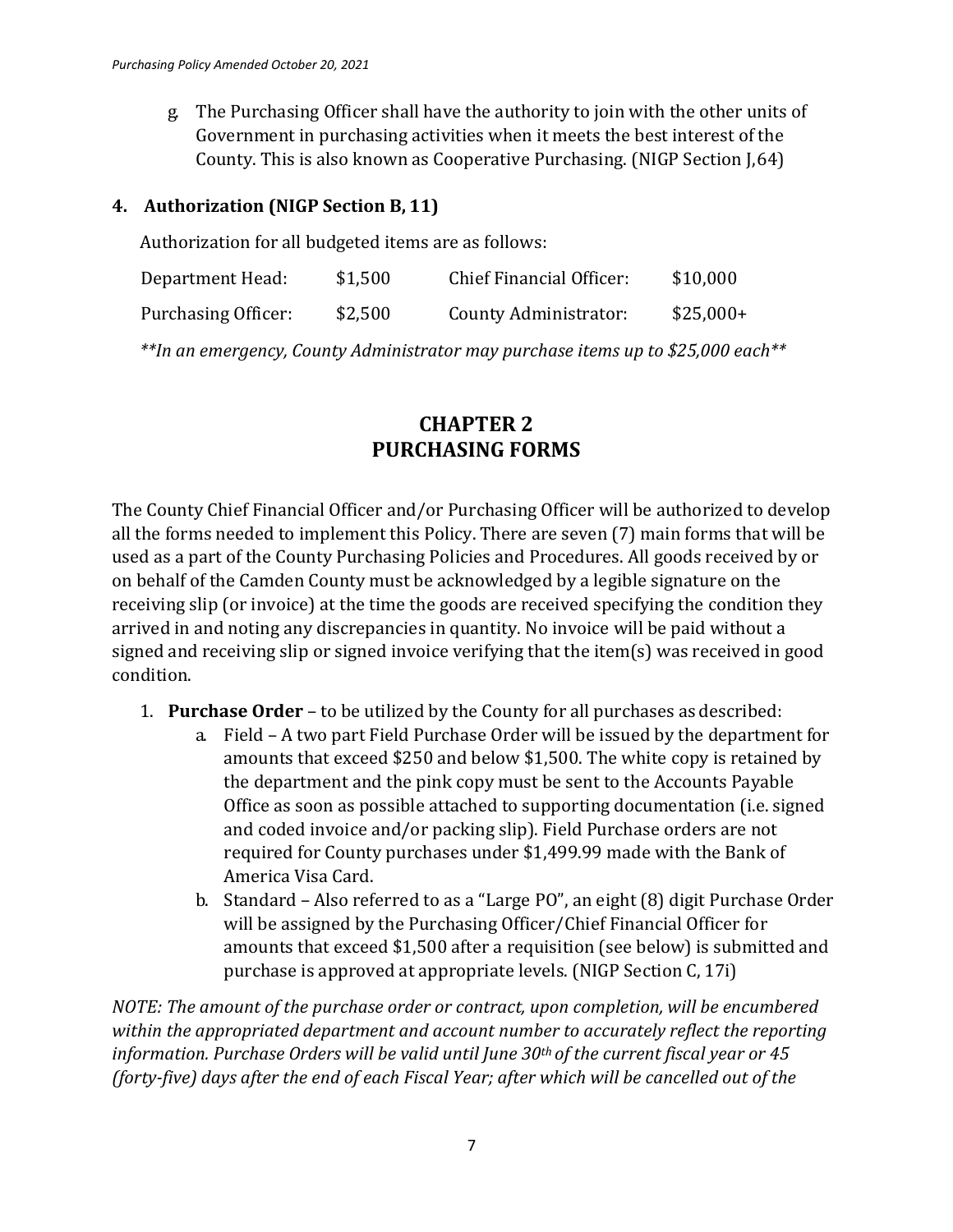## *system and a new PO will have to be requested to encumber funds for the current fiscal year. NO EXCEPTIONS.*

- 2. **Requisition**  One page electronic form that will be prepared by the department, to explain or describe a request prior to all total purchase that exceed \$1,500. Requisitions are then faxed or emailed to the Purchasing Officer for issuance of an eight (8) digit Purchase Order number. Department will retain copy of the Requisition and will submit the original white copy with approving Department Head Signature (initials) to the Purchasing Office. Departments are required to write the Purchase Order Number and Account Number on the invoice. And attach a copy of the purchase order when submitting to accounts payable.
- 3. **Request for Proposal/Invitation to Bid**  Official bidding opportunity for Vendors to return bids/proposals to the County Purchasing Office where quotes will be required by sealed bid. (See Chapter 5)
- 4. **Purchase Order Register**  A brief record of all field purchase orders issued to Departments which will be kept in the Purchasing Office.
- 5. **Fixed Asset Form**  A detailed record of an item, in excess of \$5,000 individually which will be entered into the County computer system by the Finance Department.
- 6. **Travel Form**  Electronic or paper form utilized to show expenses incurred while on travel with County related business. Form must be signed by Department Head/designee and detailed receipts attached. Attached receipts must be signed and coded appropriately. The Bank of America card is the preferred tender while traveling on County related business. No purchase order is needed for travelrelated expenses. (See separate Travel Policy)
- 7. **Request for Local Preference Consideration**  To be completed by a Vendor requesting local preference consideration. See also Chapter 5 (i) Local Vendor Preference.

# **CHAPTER 3 EXPENSES NOT REQUIRING A PURCHASE ORDER**

Certain expenses will not require a purchase order, however expenses must be verified with Purchasing prior to purchase.

**1.** Bank of America Procurement Card Purchases: The procurement card is an efficient, cost effective method of purchasing and for paying for small dollar transactions (not to exceed \$1,499.99, without an eight digit purchase order requisition number). Procurement cards are designed to replace general fund checks, field purchase orders, check request, and the use of personal funds which require reimbursement. **The procurement card is the recommended method for all small dollar transactions. NOTE: See the** *Purchasing Card Manual* **for details on the useof**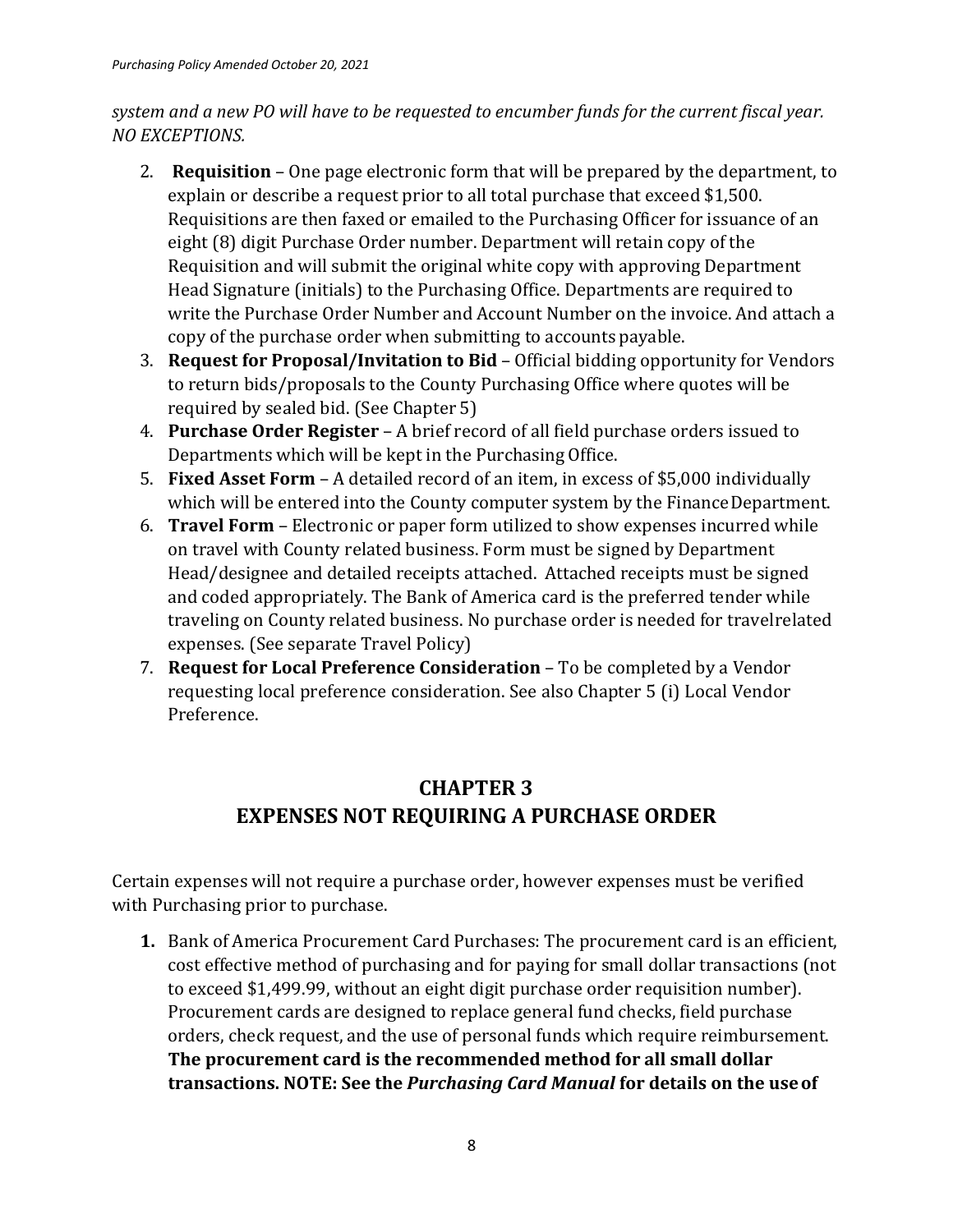## **the Camden County Board of Commissioners Bank of America Visa Card. (NIGP Section G, 43)**

- **2.** Travel Expenses/Training: Any expenses incurred due to county related travel are to be submitted with a Travel Expense Form. The Travel Expense Form is used in place of the purchase order and should be submitted with signed and coded receipts attached. **See** *Travel Policy* **for detailed information regarding travelexpenses.**
- 3. Utilities/Medical Charges/Fuel/Propane: Electric, phone, water, inmate medical, mandatory state purchase from Southeast Georgia Health Services, gun permit registrations, gasoline, diesel and propane bulk purchase. Invoices must be signed, coded and turned in to Accounts Payable.
- 4. Lease/Contract Payments: Any payments due resulting from a Capital/Operating lease or monthly maintenance agreements and contracted services.
- 5. Professional and other Technical Services (Amended 4.16.19): Although professional services are not required to be competitively procured, when determined to be in the best interest of Camden County, request for proposals may be issued for professional services. Negotiated contracts for professional services can be used when a formal Bid or RFP was not completed and this exception is typically (though not exclusively) utilized when additional services are needed on an existing contract or when recurring services are needed and a relationship has been established with an existing Vendor and cost associated with changing Vendors may be more than savings achieved through the purchasing process. A professional service is one that typically requires a specialized degree in higher education and/or a license to practice the profession sanctioned by the stateand/or a governing organization. For purposes of this policy, professional services are defined as and limited to services provided by the following professions: lawyers; certified public accountants; architects; engineers; land surveyors physicians or other medical professionals; veterinarians; funeral directors; and consultants in specialized areas.
- 6. Software Renewal: Any renewal of software/licensing that is currently in use, unless over \$5,000 annually.
- 7. Postage Machine Rental/Refill
- 8. Dues/Memberships/Registrations
- 9. Veterinary Bills: Totals are typically not know until after time of services.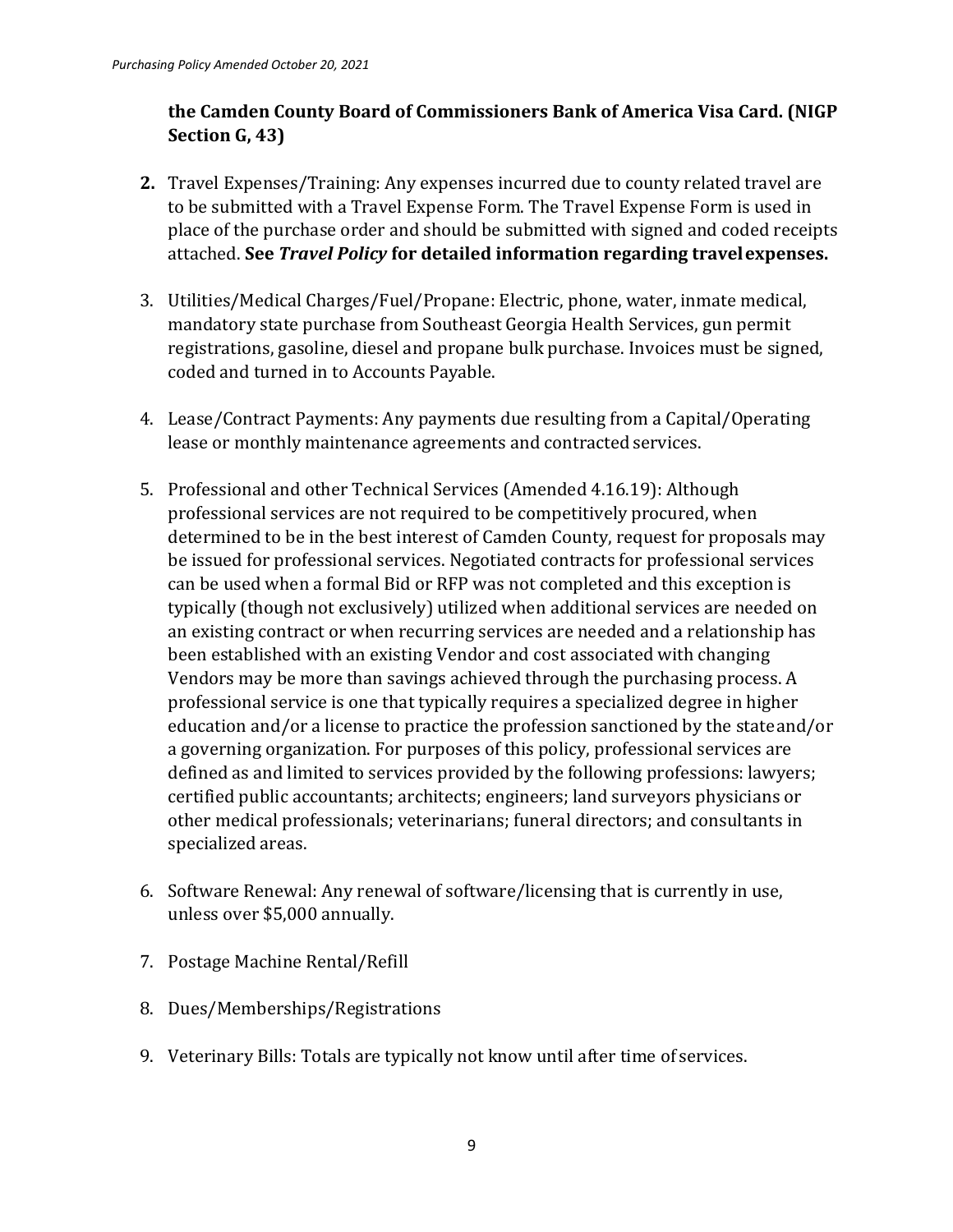10. Inmate housing/ankle monitoring/food services**:** Totals are typically not know until after time of service.

*Note: Ultimate decision of whether an item/service needs a purchase order or not resides with the Finance Department.*

## **CHAPTER 4 EXPENSES REQUIRING A PURCHASE ORDER**

- 1. Purchase \$250 up to \$1,499.99 To expedite the purchase of goods up to\$1,500, departments must obtain **two quotations** (one Vendor that is chosen and one additional quote) and add them to the Field Purchase Order. (Purchase totaling under \$250 will not need additional quotes.)
	- a. The Field Purchase Order must include the following information:
		- (1) Date order was placed
		- (2) Name of the Vendor
		- (3) Description of goods/service
		- (4) Price, shipping charge and total of purchase
		- (5) Department of where item will be used
		- (6) Department code and appropriate account number to be expensed
		- (7) Department Head/Authorized Agents approving signature
		- (8) One additional quote for purchases from \$250-\$499 and twoadditional quotations for purchases over \$501.
	- b. The pink copy of the Field Purchase Order is to be attached to the signed and coded packing slip/email confirmation or invoice and sent to Accounts Payable. The white copy is kept in the department's files with supporting documentation.
	- c. Purchasing shall not be divided into smaller quantities of the sameproduct or submitted on multiple purchase orders to circumvent the purchasing system.
- 2. Purchase Orders over \$1,500 Requisitions for over \$1,500 must be submitted to Purchasing to generate a system assigned eight digit purchase order number **PRIOR** to securing the Goods/Services requested.
	- a. Department solicits **three bids/quotes** from vendors (one from vendor chosen and two additional quotes).
	- b. Requisition, clearly specifying goods/services desire and listing alternate quotes, are submitted to Purchasing via fax or email.
	- c. Include all copies of the quotes with requisition.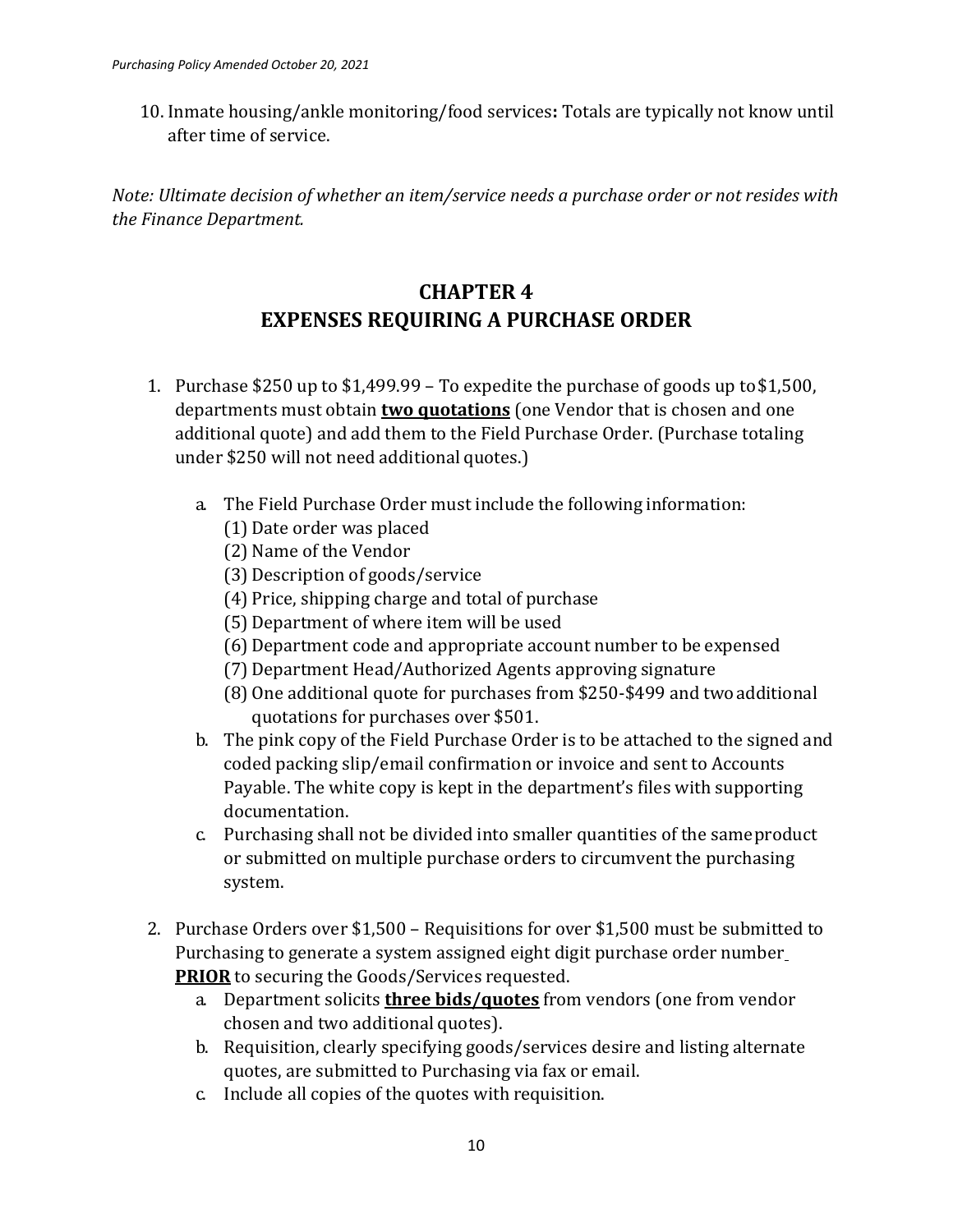d. Requisitions shall not be divided into smaller quantities of the sameproduct or submitted on multiple purchase orders to circumvent the purchasing system.

Purchases \$1,500 - \$10,000 are approved by the Chief Financial Officer/Finance Director. Purchases \$10,001 and over are additionally approved by the County Administrator. Informal bids for amounts less than \$25,000 do not require formal advertising and a public notice for bid opening shall not be required.

3. Emergency Purchases (Amended 4.16.19) – The County Administrator or his/her designee is authorized to waive any or all bidding requirements for the purchase of necessary goods or services whenever an emergency condition exists which presents a threat to the safety, health or welfare of the citizens of the County and whenever such requirements would cause undue delay in the delivery of essential services under such conditions. Any emergency purchase above \$25,000 must be reported to the Board of Commissioners at the next regular meeting of the Boardof Commissioners. Any department wishing to make an emergency purchase must furnish the Purchasing Officer (who will then refer it to the County Administrator) with the written request, which fully explains why it is essential to do so. In the absence of the County Administrator, the approval of the Chairman of the Board of Commissioners or the County Administrators' designee can be substituted.

## **CHAPTER 5 INVITATION TO BID/REQUESTS FOR PROPOSALS**

The County utilizes Invitations to Bid (ITB) and Request for Proposals (RFP) when procuring professional services (architects, engineers, consultants, health insurance, etc.) or for large transactions where other factors, in addition to cost, are considered in the evaluation process. (Section C, 17l) The competitive bidding process allows greater flexibility in selecting the most qualified and experienced firm to provide these specialized services for the County. Invitations to Bid (ITB) and Request for Proposals (RFP) will be advertised as defined by Georgia State Law. The Board prohibits entering into contracts or making purchases for the purpose of evading requirements of competitive bidding.

- 1. Bidding Methods Purchasing or Projects/Services exceeding \$25,000 may bemade utilizing either of two methods:
	- a. Invitation to Bid The bid documents and specifications are definite and specific. Awards shall be made to the bidder offering the lowest cost who is most responsive to the requirements of the bid documents, without material exception, and who is responsible and capable of providing the item(s) or service(s) to be purchased/contracted. Evaluation and award are limited to cost, determination of compliance with the specifications and conditions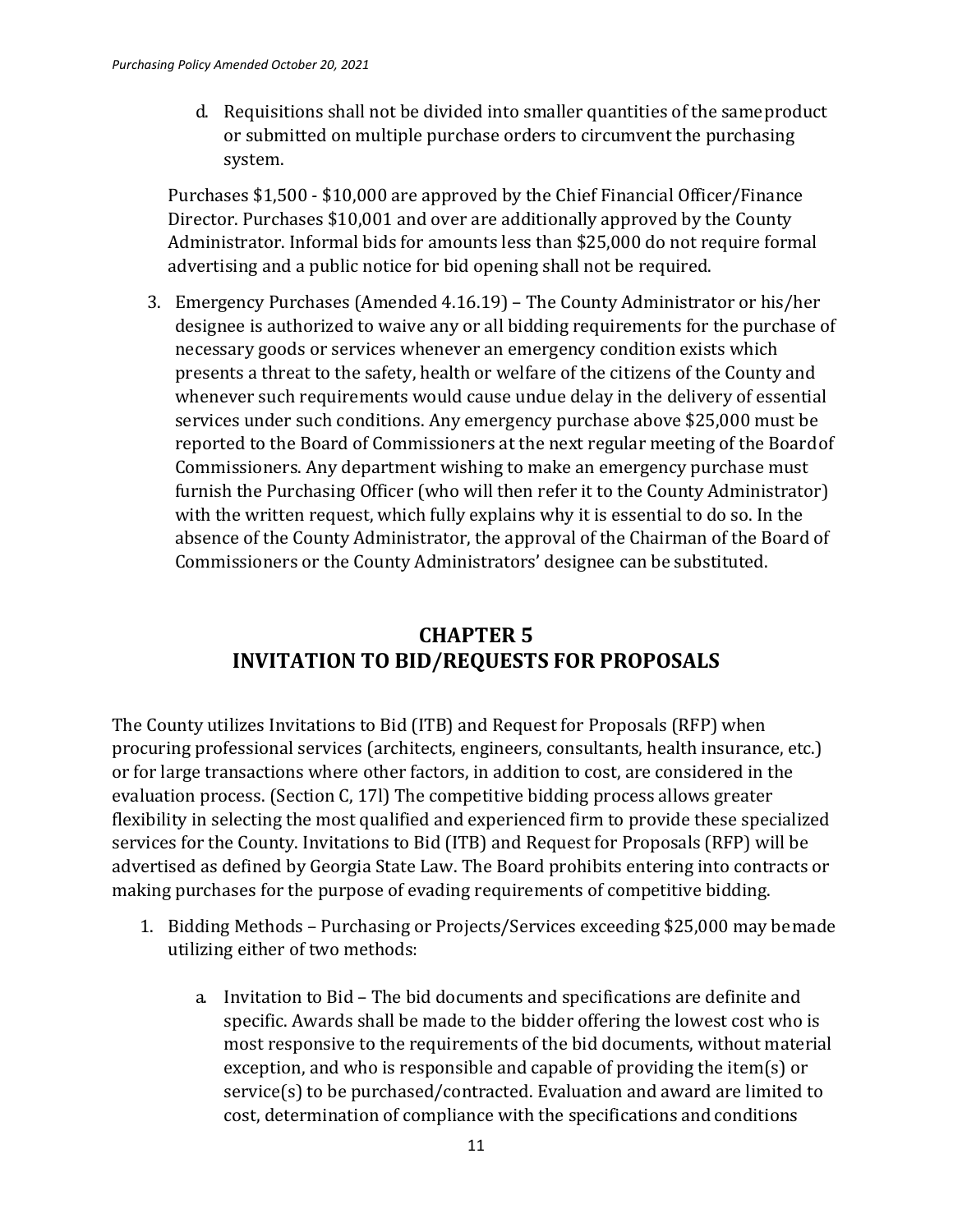specified in the bid documents, and the responsibility of the bidder. Negotiations are not permitted. The Purchasing Officer may use judgmental consideration to determine if the bidder's offer complies with the specifications and conditions, if such considerations can be demonstrated to be reasonable, appropriate, and fairly applied. This method does not permit comparison of the relative specifications of competing bidders, but only comparison to the specifications contained in the bid documents.

- b. Request for Proposal This method can be used whenever detailed specifications cannot be determined, whenever several possible methods may satisfy the County's requirements, or whenever the nature of the requirements are such that subjective evaluation of criteria other than cost is necessary. A scope of work is required, which makes comparison of competing proposals relative to each other appropriate. This method permits negotiations and discussion with competing Vendors to determine the best solution to the County's needs. Proposals may be revised or modified at the request of the County. Subjective criteria shall be used in the evaluation of competing proposals. The relative value of evaluation criteria and method of evaluation shall be established in the RFP documents published by the County. While proposals are opened publicly, only the names of the offerors are read aloud. Neither prices nor other information is public until after a Notice of Intent to Award is posted or all proposals have been rejected.
- 2. Bidding Process
	- a. The process begins when the requesting department submits a detailed scope of work and evaluation criteria to Purchasing. The department may also submit a cost estimate for the project list to Purchasing. The bid documents may contain a basic contract that may be used, if appropriate, for a particular service. Parts of the contract may be modified (insurance requirements, bonding requirements, etc.) depending on the type ofservice.
	- b. The Purchasing Officer will assist the requesting department in determining the need for a contract and, if so, the necessary elements of the contract. Based on the information provided, Purchasing will formalize the ITB or RFP and submit the document to the requesting department for approval prior to issuance (NIGP Section C, 17m, Section E 27). The Department Head, or designated representative shall establish an Evaluation Committee consisting of an odd number of participants, prior to the date proposals are due. The Purchasing Officer will chair the Evaluation Committee and assist throughout the review process.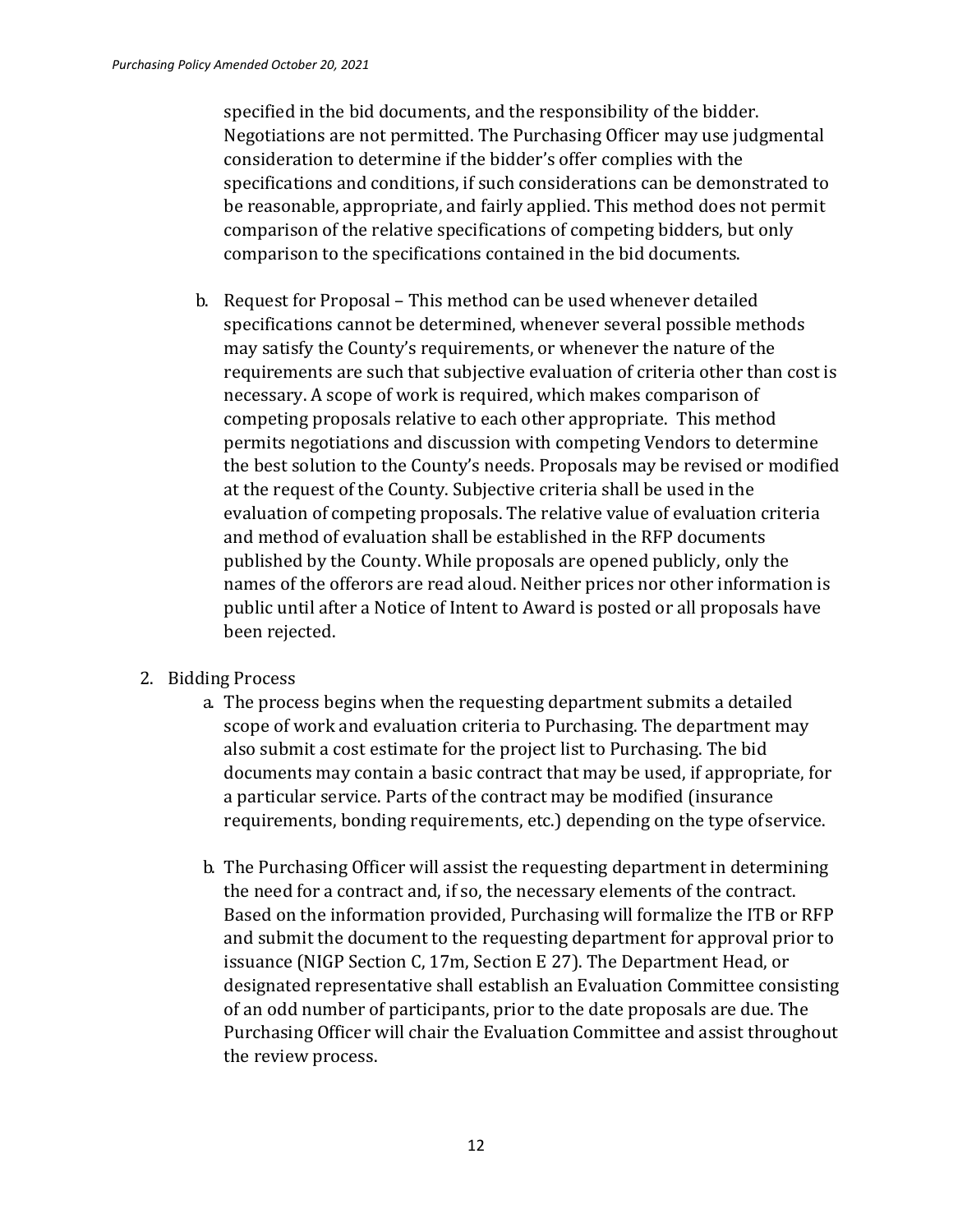- c. According to Georgia Code 50-22-3, public notice of each proposed project requiring professional services may be given at least 15 (fifteen) days prior to the selection of the three or more most highly qualified offerors . Prior to entering into a Public Works contract, the request shall be posted conspicuously in the governing authority's office and shall be advertised in the legal organ of the county (Tribune & Georgian) OR by electronic means on the Internet website of the County per O.C.G.A.36-91-20 a minimum of two times, with the first advertisement occurring at least 4 (four) weeks prior to the opening of the sealed bids or proposals. The second advertisement shall follow no earlier than two weeks from the first advertisement. (NGIP Section C, 17s)
- d. Offerors must develop and provide a solution in response to the Scope of Services. The Bid/RFP must be sealed, properly identified on the outside, submitted to the proper place and received no later than the time stated in the public notice. Faxed or emailed responses are not permitted and will be deemed non-responsive. At the time of the public opening, only the names of offerors are read; no pricing or other data is revealed to avoid conflicts during possible negotiations. The Committee, selected by the requesting Department, bases evaluation on variables outlined in the request. Purchasing Officer will oversee the evaluation process.
- e. The Committee reviews and ranks all proposals individually on their technical merits and according to the criteria established in the bid documents. The Committee may contact offerors, if any clarification is needed on the proposal. Offerors whose proposal are ranked the highest by the Evaluation Committee (short listed) may be asked to participate in an interview process to ensure a mutual understanding of both the County's requirements and the offeror's proposal. Interviews may be conducted either in person or by telephone. However, the Committee may decide that interviews are not necessary and make recommendations for award based on the information provided in the proposal.
- f. If deemed necessary in a RFP, the Evaluation Committee may enter into competitive negotiations with the firm or firms ranked highest after evaluations. This is a formal process that entails a written request for Best and Final Offers to be issued through the Purchasing Office. The Committee will review the BAFO response(s) and make a final recommendation based on this information.
- g. The offeror that provides the County with the most reliable and costeffective services, based on the established evaluation criteria will be recommended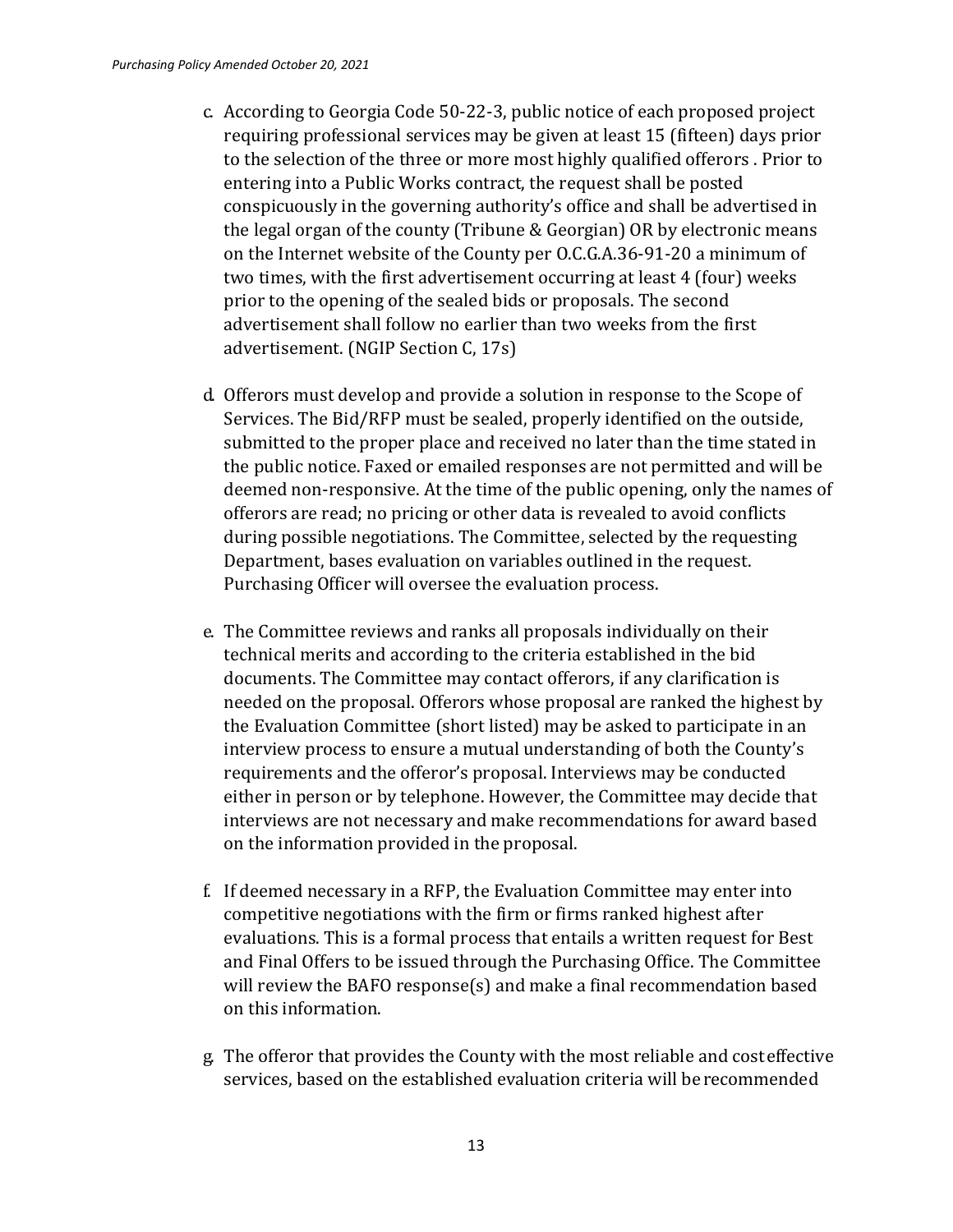to the Board of Commissioners for approval. The award will be based on the best value, *not necessarily the lowest price.*

- h. The County reserves the right to accept or reject any or all bids.
- i. Local Vendor Preference (Amended 8.20.19) A local vendor shall be afforded the opportunity to match the bid amount of the lowest responsive and responsible bid if: 1) the lowest responsive and responsible bidder is not a local vendor; 2) the local vendor is the second lowest responsive and responsible bidder, and 3) the local vendor's bid is within five percent (5%) of the lowest bid.
	- (1) Invitation to Bid (ITB) or any derivation thereof: If the quality,service, price and other factors are substantially equal, then a local vendor whose bid is within 5% of the lowest bid may be given an opportunity to match the lowest bid. This policy shall be stated in all applicable solicitations.
	- (2) Requests for Proposals (RFP) or any derivation thereof: Camden County vendor preference of five percent (5%) or equivalent unit of measure, shall be provided as an evaluation criterion. For example, if a one-hundred point evaluation scale is utilized, a local vendor would be given a total of 5 points.
	- (3) For the purposes of this provision, a "local Vendor" is one that has:
		- (1) A business which has its principal office located in and having a street address within Camden County for at least one year immediately prior to the issuance of the quote/bid/proposal. Post Office Boxes (to include mail/shipping center addresses) are not eligible and shall not be used for the purpose of establishing a physical address.
		- (2) A valid occupational tax certificate issued by a jurisdictionlocated in Camden County.
		- (3) If incorporated, proof from the Georgia Secretary of State thatthe principal place of business is in Camden County, Georgia.
		- (4) Must certify under oath to the above criteria upon submission for any bid, solicitation, or proposal to Camden County.
	- (4) Exclusions:
		- (1) Purchases made or contracts let under emergency or noncompetitive situations.
		- (2) Projects greater than \$100,000.
	- (5) To request the local vendor preferences, a vendor must include a complete Local Vendor Preference Affidavit of Eligibility with its submitted bid.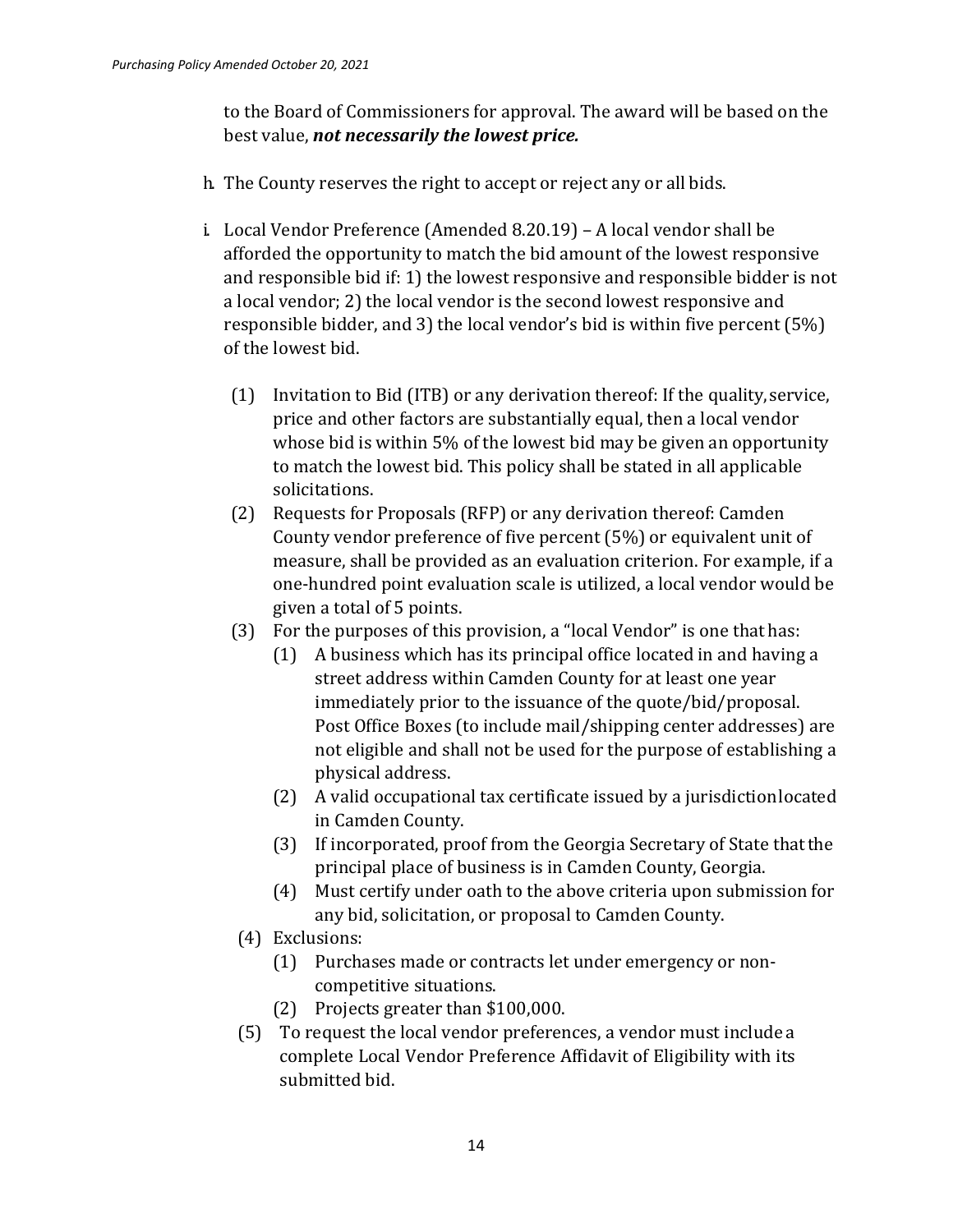- (6) In accordance with Camden County Purchasing Policy and Procedures, Chapter 7 (5), the County shall not engage in purchasing from any vendor(s)/contractor(s) that have failed to secure, renew,or pay any fees or taxes required by Camden County, therefore exempting vendor(s)/contractor(s) from local vendor preference.
- 3. Upon approval by the Board of Commissioners in an open meeting, the Purchasing Officer will issue a purchase order, if applicable, send a Notice of Award/Notice to Proceed and will execute the contract when appropriate.
- 4. Once the Notice of Award has been issued, all information submitted in response to the solicitation will be available for public inspection in compliance with federal, state and local laws.
- 5. Non-Responsive or Unacceptable Bids The Purchasing Office shall reject any bid or proposal, which is materially non-responsive to the requirements set forth in the bid documents. The Purchasing Officer may re-solicit bids or proposals if, in his/her discretion, bids received as a result of a solicitation for bids or proposals are not acceptable for any reason. Such re-solicitation shall not be for the purpose of directing the award to a particular bidder.
- 6. Certification of Appropriated Funds (Amended 4.16.19) The Board of Commissioners requires the Chief Financial Officer to certify that funds are appropriated and unencumbered for any contract entered into by the County, and that such contract is valid and binding.
- 7. Change Orders (Added 4.16.19) Any change order that increases the amount of any contract in excess of \$25,000 must be approved by the Board of Commissioners. The County Administrator or designee is authorized to approve and execute all other change orders.
- 8. Contract Extensions (added 4.16.19) The County Administrator or designee is authorized to extend contracts up to 180 days to facilitate bidding of new contract. An extension may only be granted one time by the County Administrator or designee. All contract extensions over 180 days from the original contract shall require the approval of the Camden County Board of Commissioners.
- 9. Correction or Withdrawal of Bids Correction or withdrawal of erroneous bids after opening, or cancellation of awards or contracts based on such bid mistakes, shall not be permitted. Bids shall indicate the unit price extended to indicate the total bid; in the event of an error in extension, unit price shall govern, except when the bidder clearly indicates the total price is based on consideration of being awarded the entire lot. (NIGP Section C, 17u)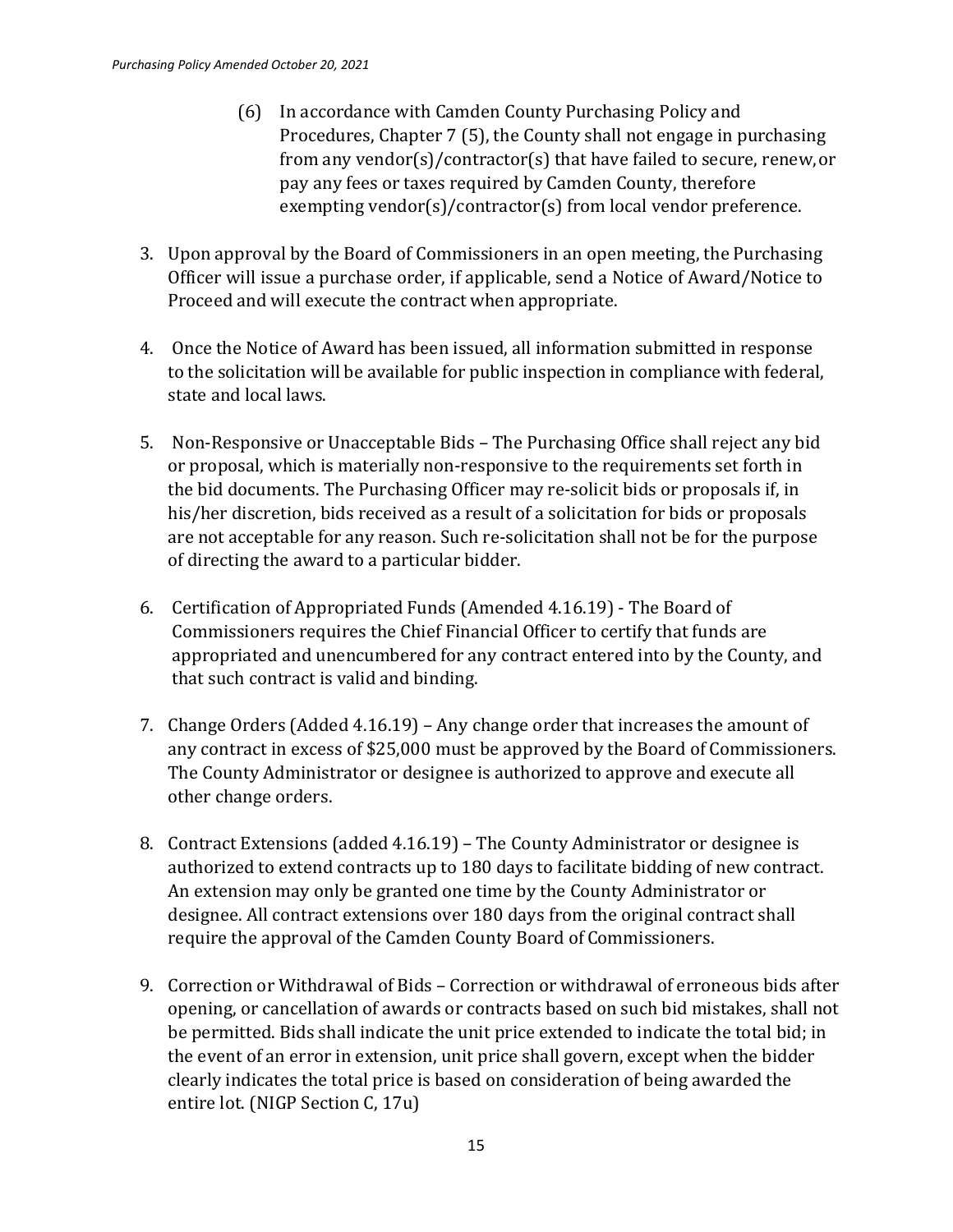- 10. Competitive Bidding not Required in the following cases:
	- a. Purchase from federal, state, or other local governmental units. (NIGP Section J, 65)
	- b. Recurring payments such as utilities, postage, telephone, principal and interest on debt.
	- c. Sole source items, as determined by the Purchasing Officer. In sole source procurement, only one vendor possesses the unique and singularly available capability to meet the requirement of the solicitation, such as technical qualifications, ability to deliver at a particular time, services from a public utility or when there is a situation where a particular supplier or person is identified as the only qualified source available. While similar products may exist, the particular product may be proprietary. Justification for specifying and choosing such products is extremely important and must to be clearly explained.
	- d. Purchases under \$250 The Department Head, or designee can make purchases without competitive bids if the total of each purchase is less than Two Hundred Fifty Dollars (\$250).
		- (1) The Purchasing Officer shall establish procedures sufficient to insure compliance with the Board, the Code and proper purchasing practices for such purchases.
		- (2) The Director of Finance shall establish procedures sufficient to provide for the proper payment and accountability of such purchases authorized under this section.
		- (3) Purchases shall not be divided into smaller quantities of the same product or submitted on multiple purchase orders to circumvent the Purchasing system.
	- e. Through Cooperative Procurement and Cooperative Purchasing Programs, Federal, State, and County Government contracts can be used to the fullest benefit of Camden County and provide real time and money savings. The Purchasing Officer shall be authorized to utilize purchasing or contracting cooperatives or other governmental agencies' formal bids inside or outside of the State (O.C.G.A. Subsection 36-69A). The purchaser should use these contracts as a benchmark for pricing and specifications and use when Purchasing cannot add value or secure better pricing by bidding locally. Purchases under these contracts may be made without public advertisement or competitive bidding if the contracts were originally competitively bid. Depending on the dollar threshold, customary purchasing methods are followed. The agency cooperative (such as Purchasing Cooperative of America or DeKalb County, etc.) and the contract number must be included on the purchase requisition in the Vendor Quotes notes section. The contract, if utilized, must be an active contract with the originating entity.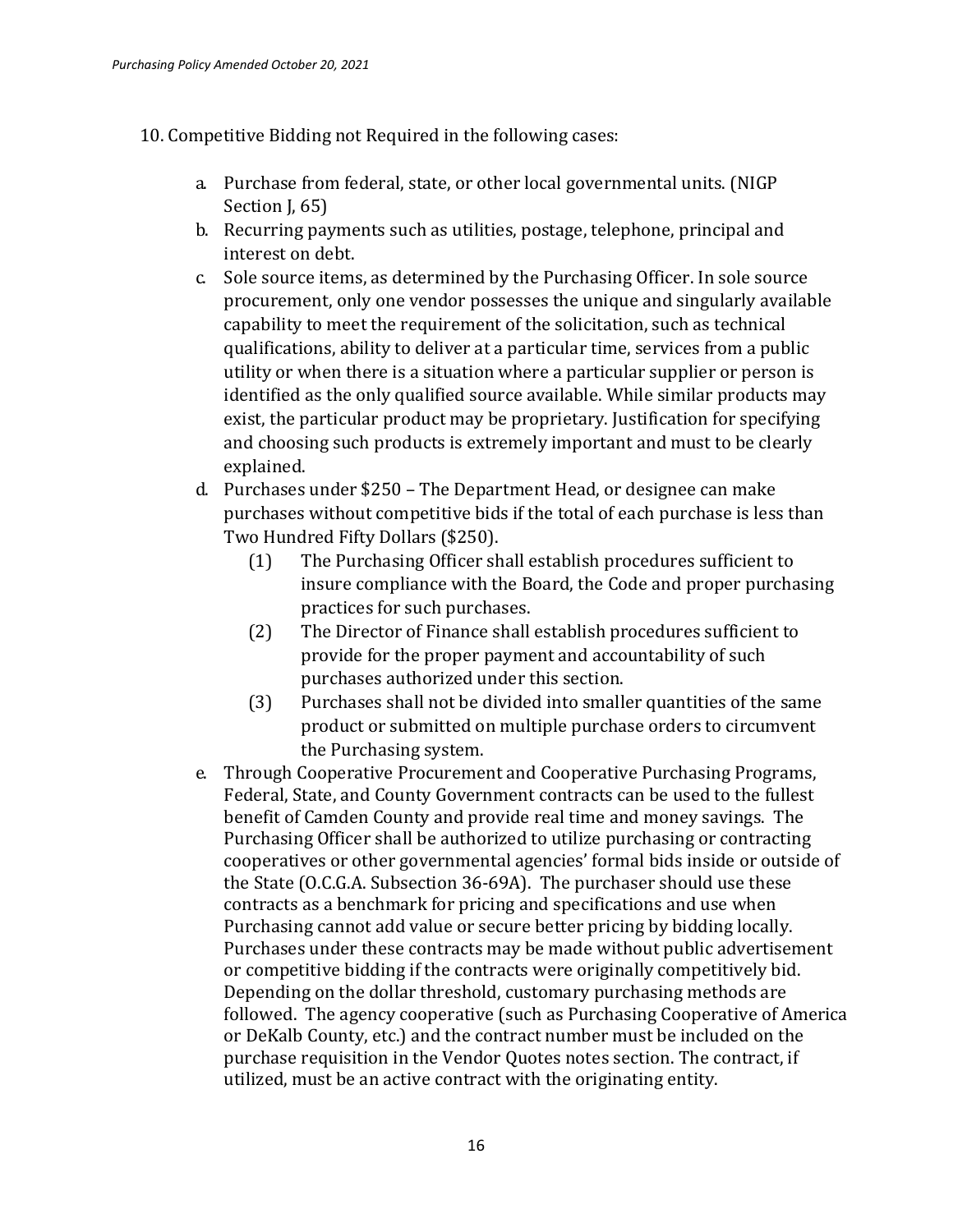11. Tie Bids – The Purchasing Officer will make a recommendation of award to the Board in the event two or more bids are equal in cost. The Purchasing Officer may also, unless the terms, conditions, and specifications of the Invitation to Bid state of the contrary, elect to divide the contract award between two or more bidders, ifthe Purchasing Officer deems such action to be in the best interest of the County. Items that will be used to determine a tie break include, but are not limited to delivery time frame, prompt discounts, location of vendors' place of business.

#### 12. Bid Security

- a. Requirement for Bid Bond-Bid security may be required for competitive sealed bids, proposal and for other items as determined by the Purchasing Officer. Bid security shall be a bond provided by a surety company authorized to do business in the State of Georgia, or the equivalent in cash,or otherwise supplied in a form satisfactory to the County. Failure to provide security when requested in the bid documents, will result in rejection of the bid. If the bidder fails to honor the bid for any reason, then such bid security may be retained by the County and deposited to the General Fund.
- b. Withdrawal of Bids Bids or proposals may be revised, modified, or withdrawn by the bidder at any time **prior** to opening. Any such revision modification, or withdrawal shall be in writing. After the bids are opened, they shall be irrevocable for the period specified in the bid documents. Once a bid or proposal is opened, all documents shall become the property of the County.
- c. Receipt of Bids Bids or proposals will not be accepted after the deadline for submission regardless of the reason for such lateness, except for Acts of God. Bids or proposals received after the submission deadline may be returned to the offeror unopened.
- d. Performance, Maintenance and Payment Bonds Performance, maintenance and payment bonds may be required for competitive sealed bids, proposals, and for other items as determined by the Purchasing Officer. Bid security shall be a bond provided by a surety company authorized to do business in the State of Georgia, or otherwise secured in a manner satisfactory to the County, in the amount up to 100 percent (100%) of the price specified in the bid or proposal.
- 13. Right of Protest Any bid protest must be filed within seven (7) business daysof the date of Notifications of Award. Protests must be received in the office of the Purchasing Officer and must contain the following information:
	- a. Company name, address, phone number, and signature of the authorized representative.
	- b. Solicitation Number
	- c. Detailed statement describing the grounds for the protest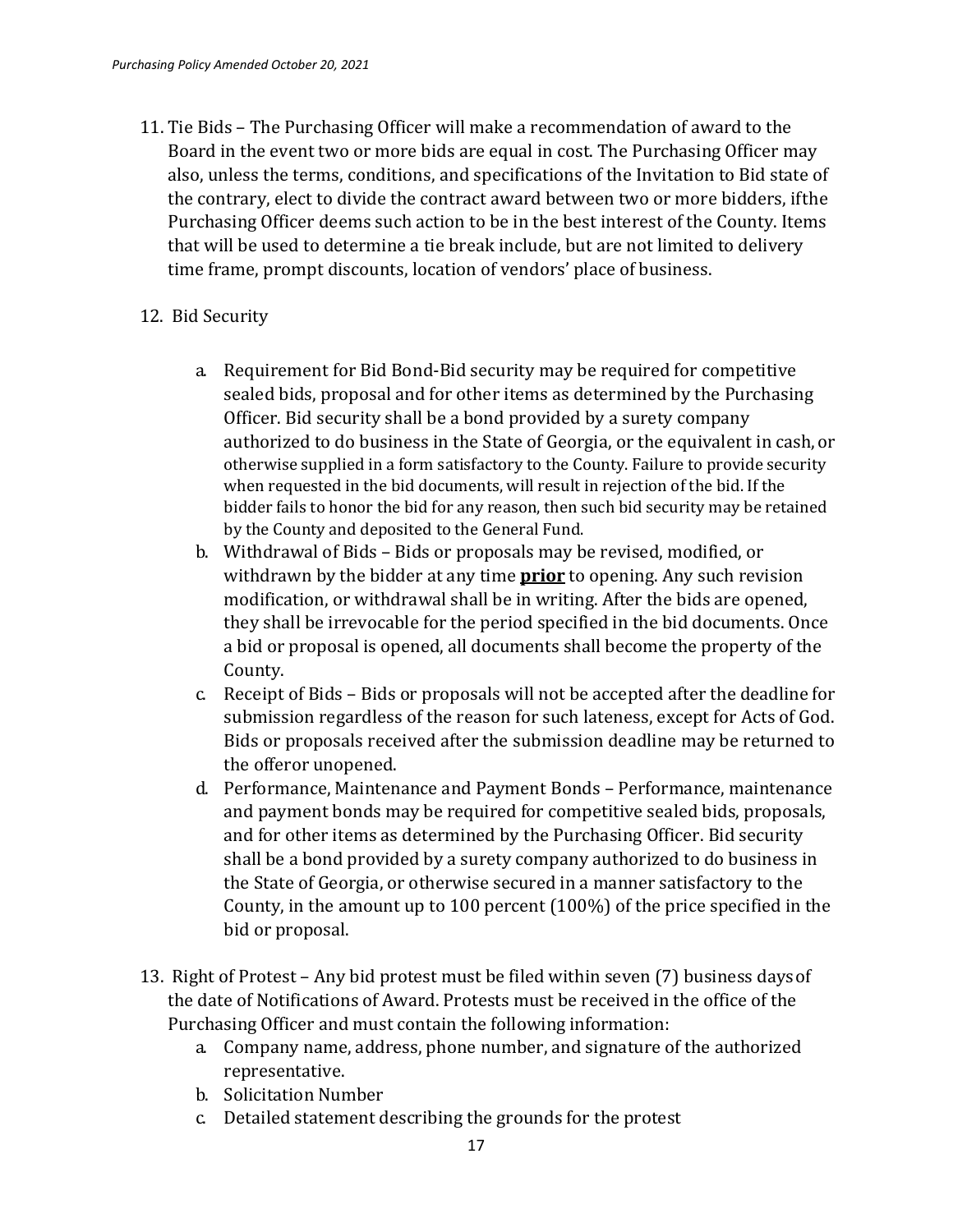d. Supporting evidence or documents to substantiate the claim.

The Purchasing Officer will review the information provided and render a decision within five (5) business days. If this decision is not satisfactory, the protest will then be forwarded to the County Administrator. The County Administrator has the right to either make a final decision or forward to the Board for a final decision. (NIGP Section C, 17y)

## **CHAPTER 6 POLICY FOR COMPETITIVE NEGOTIATION QUALIFICATIONS-BASED SELECTION FOR PROJECTS USING FEDERAL AID HIGHWAY PROGRAM (FAHP) FUNDING**

Camden County shall use the competitive negotiation method for the procurement of engineering and design related services when FAHP funds are involved in the contract (as specified in 23 U.A.C. 112(b) (2) (A)). The solicitation, evaluation, ranking, selection, and negotiation shall comply with the qualifications-based selection procurement procedures for architectural and engineering services codified under 40 U.S.C. 1101-1104, commonly referred to as the Brooks Act.

In accordance with the requirements of the Brooks Act, the following procedures shall apply to the competitive negotiation procurement method.

- 1. Solicitation The solicitation process shall be by public announcement, public advertisement, or any other public forum or method that assures qualified in State and out of State consultants are given a fair opportunity to be considered for award of the contract. Procurement procedures may involve a single step process with issuance of a request for proposal (RFP) to all interested consultants or a multiphase process with issuance of a request for statements or letters of interest or qualifications (RFQ) whereby responding consultants are ranked based on qualifications and request for proposals are then provided to three or more of the most highly qualified consultants. Minimum qualifications of consultants to perform services under general work categories or area of expertise may also be assessed through a prequalification process whereby statements of qualifications are submitted on an annual basis. Regardless of any process utilized for prequalification of consultants or for an initial assessment of a consultant's qualifications under an RFQ, an RFP specific to the project, task, or service is required for evaluation of a consultant's specific technical approach and qualifications.
- 2. Request for Proposal (RFP) The RFP shall provide all information and requirements necessary for interested consultants to provide a response to the RFP and compete for the solicited services. The RFP shall:
	- a. Provide a clear, accurate, detailed description of the scope of work, technical requirements, and qualifications of consultants necessary for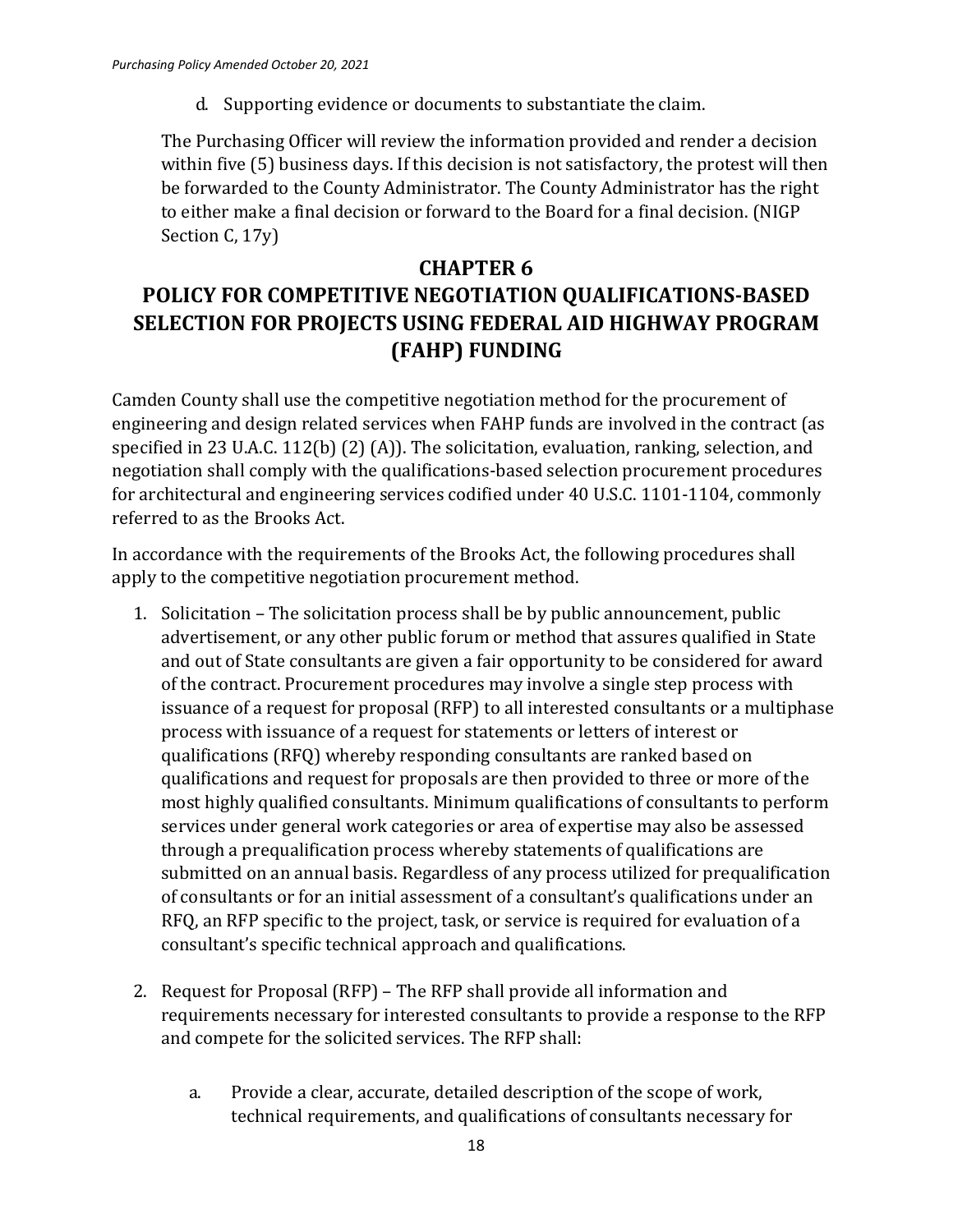the services to be rendered. The scope of work shall detail the purpose and description of the project, services to be performed, deliverables to be provided, estimated schedule for performance of the work, and applicable standards, specifications, and policies; Identify the requirements for any discussions that may be conducted with three (3) or more of the most highly qualified consultants following submission and evaluation of proposals;

- b. Identify evaluation factors including their relative weight of importance in accordance with subparagraph 6(2) (a) of this section;
- c. Specify the contract type and method(s) of payment to be utilized in accordance with §172.9;
- d. Identify any special provisions or contract requirements associated withthe solicited services;
- e. Require the submission of any requested cost proposals or elements ofcost be in a concealed format and separate from technical/qualifications proposals as these shall not be considered in the evaluation, ranking, and selection phase; and
- f. Provide a schedule of key dates for the procurement process and establish a submittal deadline for responses to the RFP which provides sufficient time for interest consultants to receive notice, prepare, and submit a proposal, which except in unusual circumstances shall be not less than 14 days from the date of issuance of the RFP.
- 3. Evaluation Factors:
	- a. Criteria used for evaluation, ranking, and selection of consultants toperform engineering and design related services must assess the demonstrated competence and qualifications for the type of professional services solicited. These qualifications-based factors may include, but are not limited to, technical approach (e.g., project understanding, innovative concepts or alternatives, quality control procedures), work experience, specialized expertise, professional licensure, staff capabilities, workload capacity, and past performance.
	- b. Price shall not be used as a factor in the evaluation, ranking and selection phase. All price or cost related items which include, but are not limited to, cost proposals, direct salaries/wage rates, indirect cost rates, and other direct costs are prohibited from being used as evaluation criteria.
	- c. In-State or local preference shall not be used as a factor in the evaluation, ranking, and selection phase. State licensing laws are not preempted bythis provision and professional licensure within a jurisdiction may be established as a requirement which attests to the minimum qualifications and competence of a consultant to perform the solicited services.
	- d. The following non-qualifications based evaluation criteria are permitted under the specified conditions and provided the combined total of these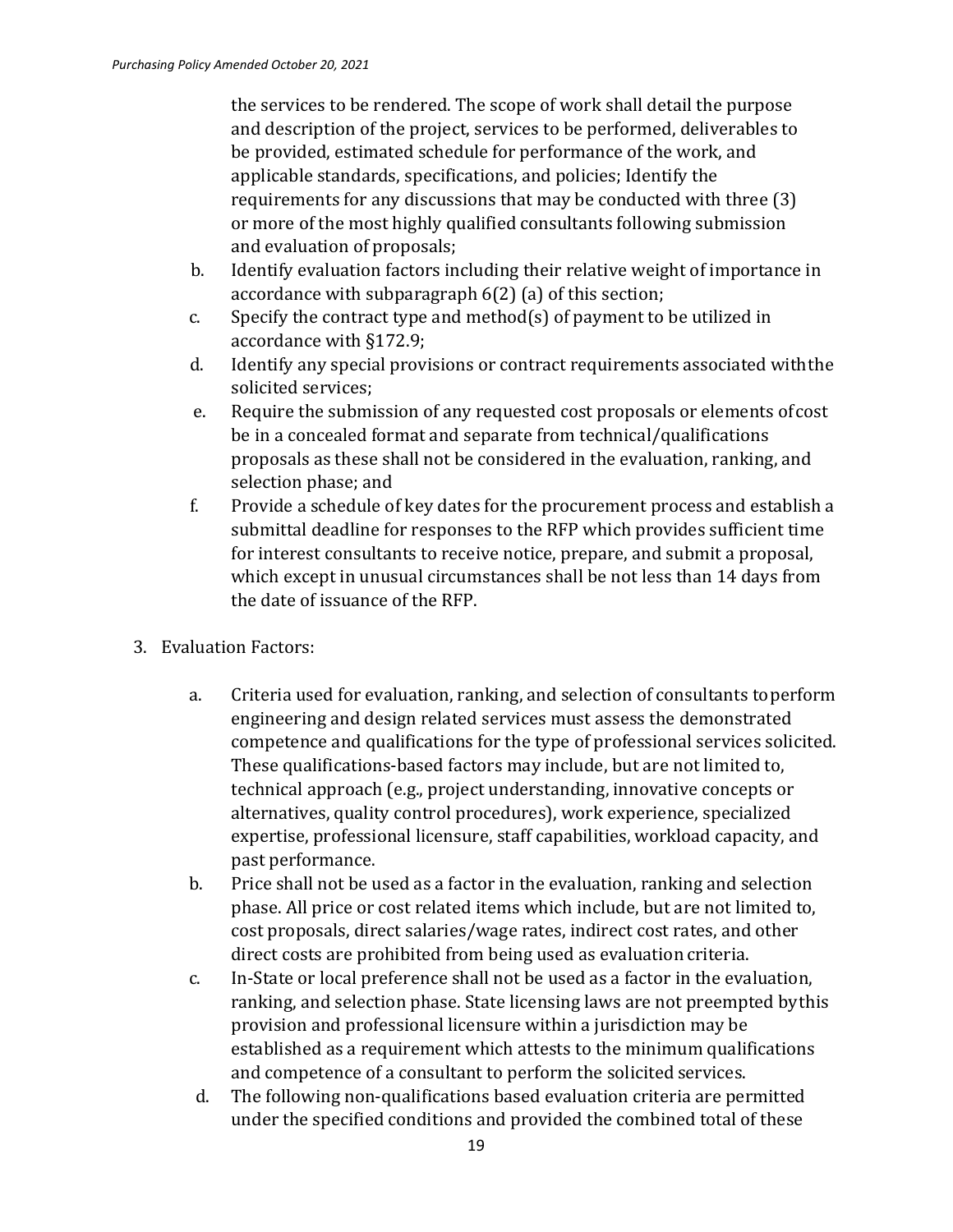criteria do not exceed a nominal value of ten percent (10%) of the total evaluation criteria to maintain the integrity of a qualifications-based selections:

- (1) A local presence may be used as a nominal evaluation factor where appropriate. This criterion shall not be based on political or jurisdictional boundaries and may be applied on a project-byproject basis for contracts where a need has been established for a consultant to provide a local presence. A local presence will add value to the quality and efficiency of the project, and application of this criteria leaves an appropriate number of qualified consultants, given the nature and size of the project. If a consultant outside of the locality area indicates as part of a proposal that it will satisfy the criteria in some manner, such as establishing a local project office, that commitment shall be considered to have satisfied the local presence criteria.
- (2) The participation of qualified and certified Disadvantaged Business Enterprise (DBE) sub-consultants may be used as a nominal evaluation criterion where appropriate in accordance with 49 CFR Part 26 and Camden County's FHWA-approved DBE program.
- 4. Evaluation, Ranking, and Selection
	- a. Consultant Proposal shall be evaluated by Camden County based onthe criteria established and published within the public solicitation.
	- b. While the contract will be with the prime consultant, proposal evaluations shall consider the qualifications of the prime consultant and any subconsultants identified within the proposal with respect to the scope of work and established criteria.
	- c. Following submission and evaluation of proposals, Camden County shall conduct interviews or other types of discussions determined three of the most highly qualified consultants to clarify the technical approach, qualifications, and capabilities provided in response to the RFP. Discussion requirements shall be specified within the RFP and shall be based on the size and complexity of the project as defined in Camden County written policies and procedures (as specified in § 172.5 (c)). Discussions following proposal submission are not required, provided proposals contains sufficient information for evaluation of technical approach and qualifications to perform the specific project, task, or service with respect to established criteria.
	- d. From the proposal evaluation and any subsequent discussions which have been conducted, Camden County shall rank, in order of preference, at least three consultants determined most highly qualified to perform the solicited services based on the established and published criteria.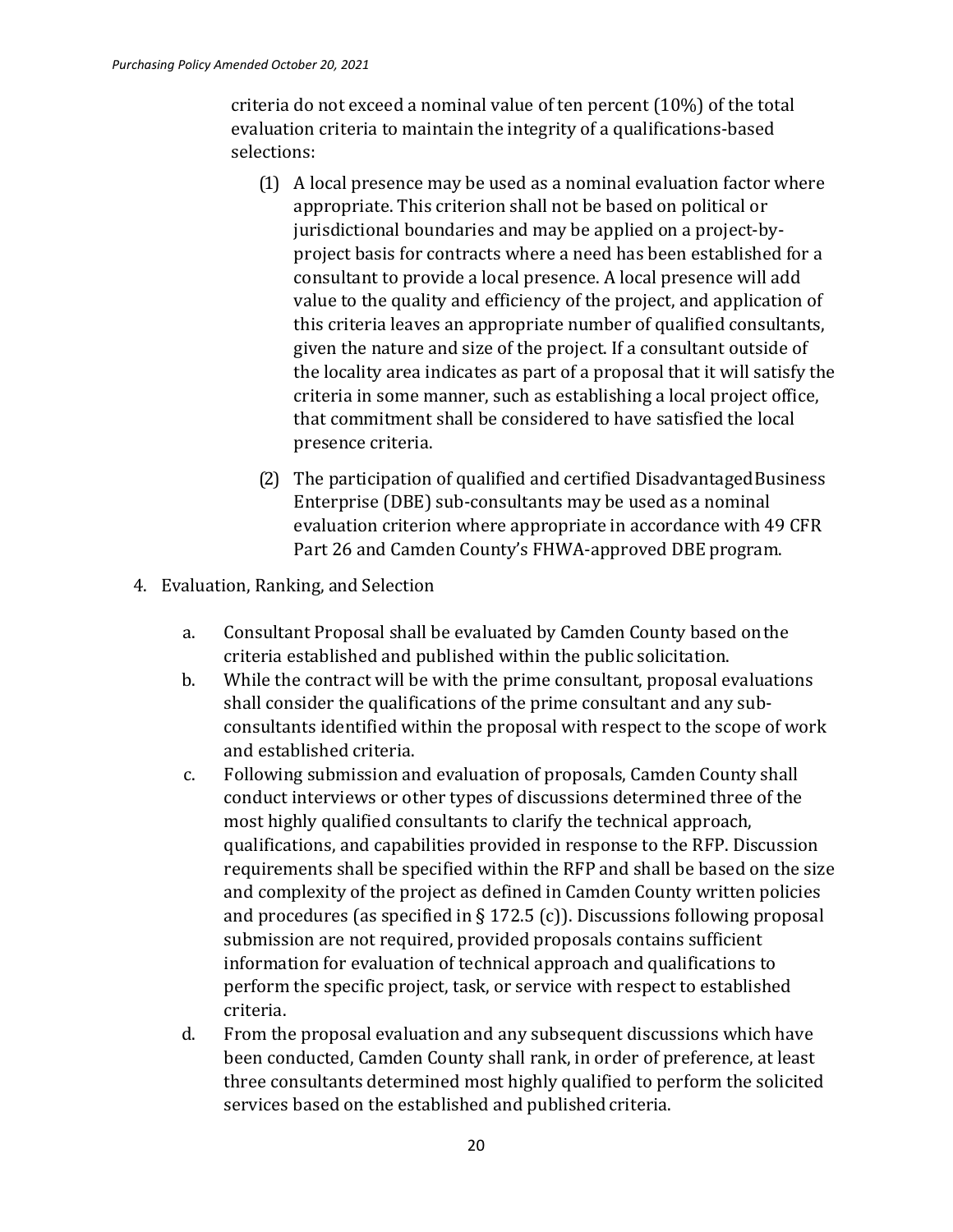- e. Notification must be provided to responding consultants of the final ranking of the three most highly qualified consultants. Camden County shall retain acceptable documentation of the solicitation, proposal, evaluation, and selection of the consultant in accordance withthe provisions of 49 CFR 18.42.
- 5. Negotiation:
	- a. Independent estimate. Prior to receipt or review of the most highly qualified consultant's cost proposal, Camden County shall prepare a detailed independent estimate with an appropriate breakdown of the work or labor hours, types or classifications of labor required, other direct costs, and consultant's fixed fee for the defined scope of work. The independent estimate shall serve as the basis for negotiation and ensuring the consultant services are obtained at a fair and reasonable cost.
	- b. Elements of contract costs (e.g., indirect cost rates, direct salary or wage rates, fixed fee, and other direct costs) shall be established separately in accordance with § 172.11.
	- c. If concealed cost proposals were submitted in conjunction with technical/qualifications proposals, only the cost proposal of the consultant with which negotiations are initiated may be considered. Concealed cost proposals of consultants with which negotiations are not initiated shouldbe returned to the respective consultant due to the confidential nature of this data (as specified in 23 U.S.C.112 (b)  $(2)$  (E)).
	- d. Camden County shall retain documentation of negotiation activities and resources used in the analysis of costs to establish elements of the contract in accordance with the provisions of 49 CFR 18.42. This documentation shall include the consultant cost certification and documentation supporting the acceptance of the indirect cost rate to be applied to the contract (as specified in § 172.11 (c).
- 6. Small Purchases

The small purchase method involves procurement of engineering and design related services where an adequate number of qualified sources are reviewed and the total contract costs do not exceed an established simplified acquisition threshold. Camden County may use the State's small purchase procedures which reflect applicable State laws and regulations for the procurement of engineering and design related services provided to the total contract costs do not exceed the Federal simplified acquisition threshold (as specified in 48 CFR 2.101). When a lower threshold for use of small purchase procedures is established in State law, regulations, or policy, the lower threshold shall apply to the use of FAHP funds. The following additional requirements shall apply to the small purchase procurement method:The scope of work, project phases, and contract requirements shall not be broken down into smaller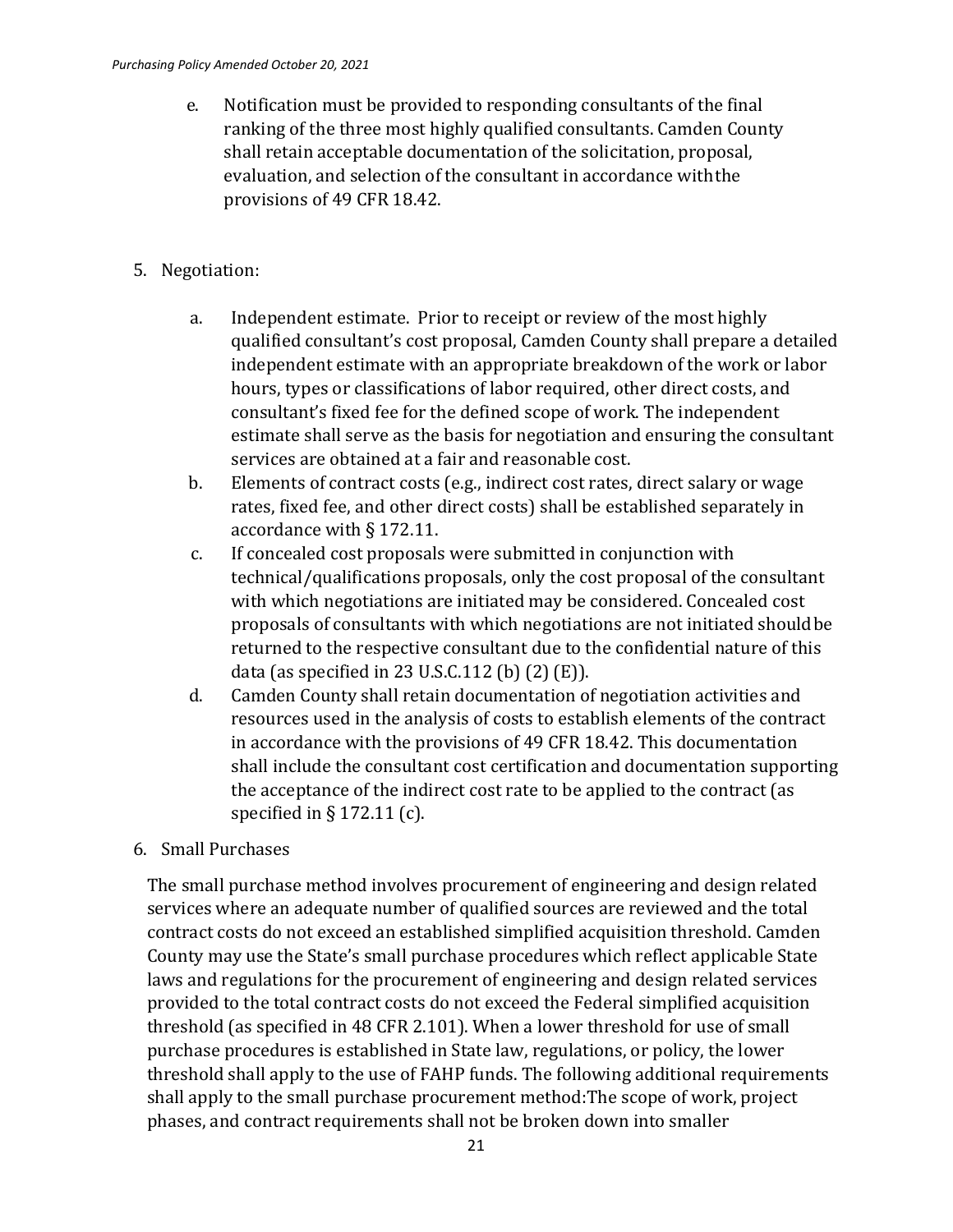components merely to permit the use of small purchase procedures.<br>a. A minimum of three consultants are required to satisfy the

- A minimum of three consultants are required to satisfy the adequate number of qualified sources reviewed.
- b. Contract costs may be negotiated in accordance with State small purchase procedures; however, the allowed ability of costs shall be determined in accordance with the Federal cost principles.
- c. The full amount of any contract modification or amendment that would cause the total contract amount to exceed the established simplified acquisition threshold would be ineligible for Federal-aid funding. The FHWA may withdraw all Federal-aid from a contract if is modified or amended above the applicable established simplified acquisitionthreshold.

### 7. Noncompetitive

The noncompetitive method involves procurement of engineering and design related services when it is not feasible to award the contract using competitive negotiation or small purchase procurement methods. The following requirements shall apply to the noncompetitive procurement method:

- a. Camden County may use their own noncompetitive procedures which reflect applicable State and local laws and regulations and conform to applicable Federal requirements.
- b. Camden County shall establish a process to determine when noncompetitive procedures will be used and shall submit justification to, and receive approval from, the FHWA before using this form of contracting.
- c. Circumstances under which a contract may be awarded by Noncompetitive procedures are limited to the following:
	- (1) The service is available only from a single source;
	- (2) There is an emergency which will not permit the time necessary to conduct competitive negotiations; or
	- (3) After solicitation of a number of sources, competition is determined to be inadequate.
	- (4) Contract costs may be negotiated in accordance with Camden County's noncompetitive procedures; however, the allowed ability of costs shall be determined in accordance with the Federal cost principles.
- 8. Additional Procurement Requirements:
	- a. Common Grant Rule
		- (1) Camden County must comply with procurement requirements established in State and local laws, regulations, policies, andprocedures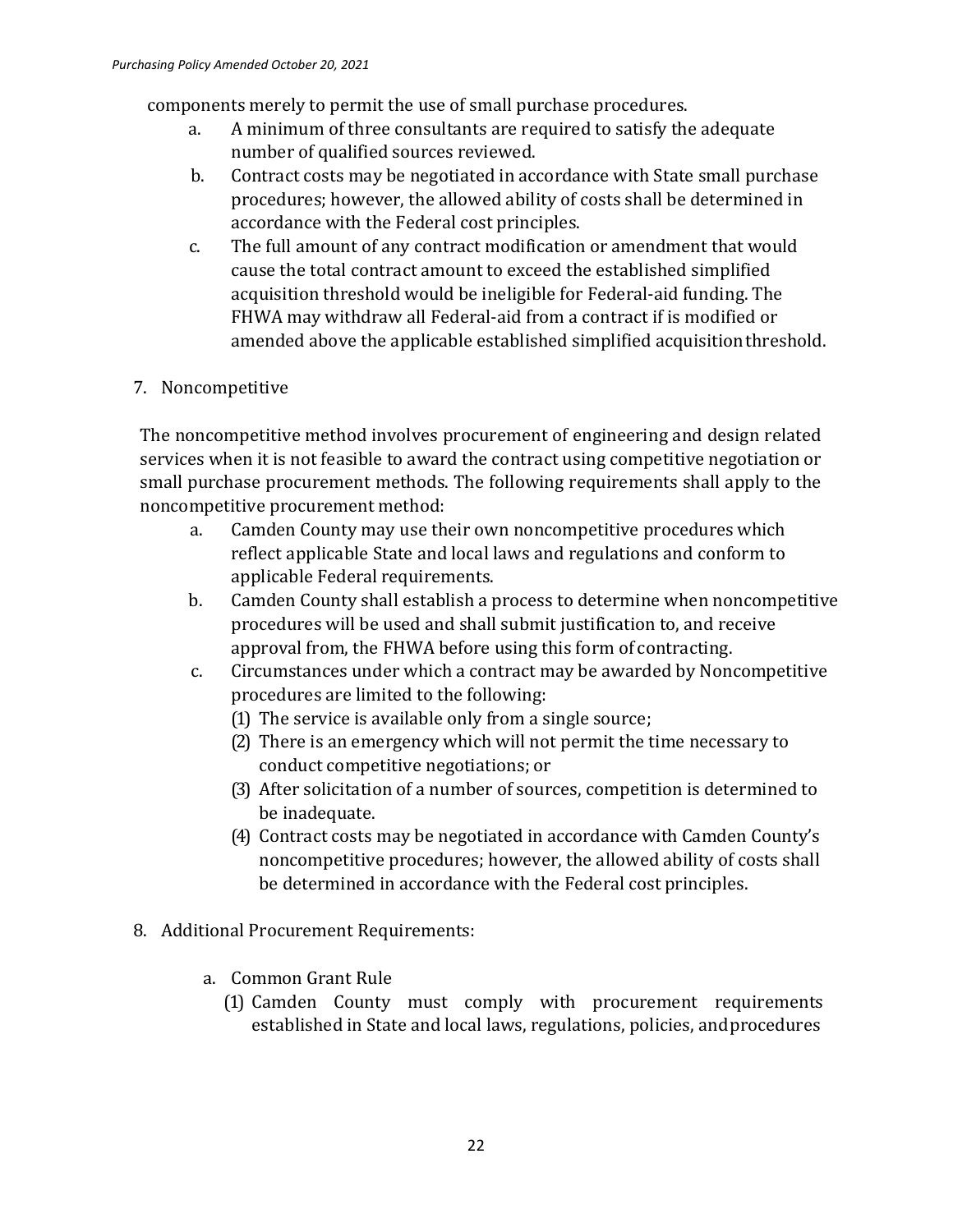which are not addressed by or in conflict with applicable Federal laws and regulations (as specified in 49 CFR 18.36).

- (2) When State and local procurement laws, regulations, policies, or procedures are in conflict with applicable Federal laws and regulations, Camden County must comply with Federal requirements to be eligible for Federal-aid reimbursement of the associated costs of the services incurred following FHWA authorization (as specified in 49 CFR18.4).
- b. Disadvantaged Business Enterprise (DBE) Program:

Camden County shall give consideration to DBE consultants in the procurement of engineering and design related service contracts subject to 23 U.S.C. 112 (b) (2) in accordance with 49 CFR part 26. When DBE program participation goals cannot be met through race-neutral measures, additional DBE participation on engineering and design related services contracts may be achieved in accordance with Camden County's FHWA approved DBE program through either:

- (1) Use of an evaluation criterion in the qualifications-based selection of consultants (as specified in  $\S 172.7$  (a) (1) (iii) (D) ); or
- (2) Establishment of a contract participation goal.
- (3) The use of quotas or exclusive set-asides for DBE consultants is prohibited (as specified in 49CFR 26.43).
- c. Suspension and Debarment:

Camden County must verify suspension and debarment actions and eligibility status of consultants and sub-consultants prior to entering into an agreement or contract in accordance with 49CFR 18.35 and 2 CFR part 180.

## **CHAPTER 7 VENDORS**

- 1. Any vendor or contractor that defaults on their quoted price (sealed, written, or oral) without just cause shall be considered an irresponsible bidder and will be disqualified from doing business with the County for a length of time to be determined by the County Administrator and/or Chief Financial Officer. (NIGP Section C, 17q)
- 2. A record of the Vendor's/Contractor's performance in fulfilling the terms of the contract, will be kept on file in the Purchasing Office. A poor performance record may cause a Vendor/Contractor to be banned from doing business with theCounty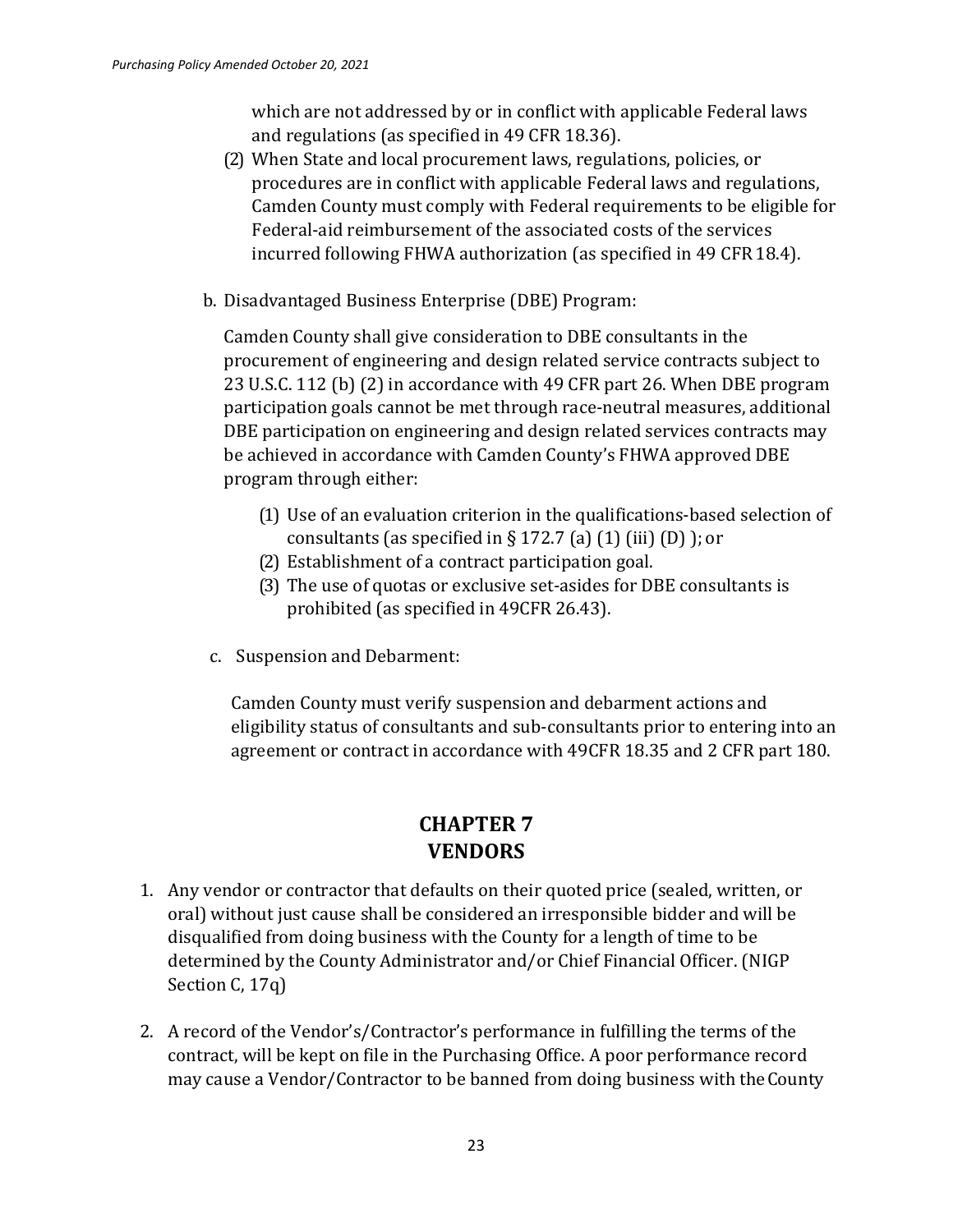for an indefinite period of time at the discretion of the County Administrator and/or Chief Financial Officer. (NIGP Section C, 17z).

- 3. To stimulate business and economic activity within the County area as well as for convenience, purchases may be made from local County Vendors whenever their quotes are as low or lower than the other quotes received. Travel, time, and shipping charges, etc. may be taken into account in determining the lowest cost. The chosen local Vendor's qualifications and requirements of the contract must be the same as other Vendors, unless otherwise deemed advantageous by the County Administrator and/or Chief Financial Officer.
- 4. Local Vendor Preference see Chapter 5(l).
- 5. The County shall not engage in purchasing from any Vendor(s)/Contractor(s) that have failed to secure, renew, or pay any fees or taxes required by CamdenCounty.
- 6. State Contracts When available, the use of State contracts is encouraged. State contracts may not be the most advantageous for the County, therefore appropriate quotes will still be required.
- 7. Single Source Items Items that have only ONE distributor in the area for the requested item, Single Source shall be noted on the purchaseorder/requisition.
- 8. Sole Source Items (No other items known to exist) Any item to be purchased from a sole source vendor must be done in writing from the department stating that there is only a sole source vendor for the particular item or service. The reasons for the "sole source" status must be supplied and will be kept on file in the Purchasing Office. The reason(s) should also be kept in the initiating department. (NIGP Section C<sub>,17j</sub>)
- 9. Conflict of Interest Any elected official, appointed official, employee or relative of any of these, who is in the position to influence the procurement process whether directly or indirectly, shall not do any business with the County except in accordance with Georgia Code Section 16-10-6 and any other Georgia Law(s) that may apply in the future. Any such transaction(s) that is in violation, unless approved in advance by the Board of Commissioners, shall make any contract or other transaction(s) null and void. Officials or employees of the County shall remove themselves from the decision making process when there is an apparent or actual conflict of interest.

\*No violation exists if:

a. Sale/Purchase of property is less than \$200 per calendar quarter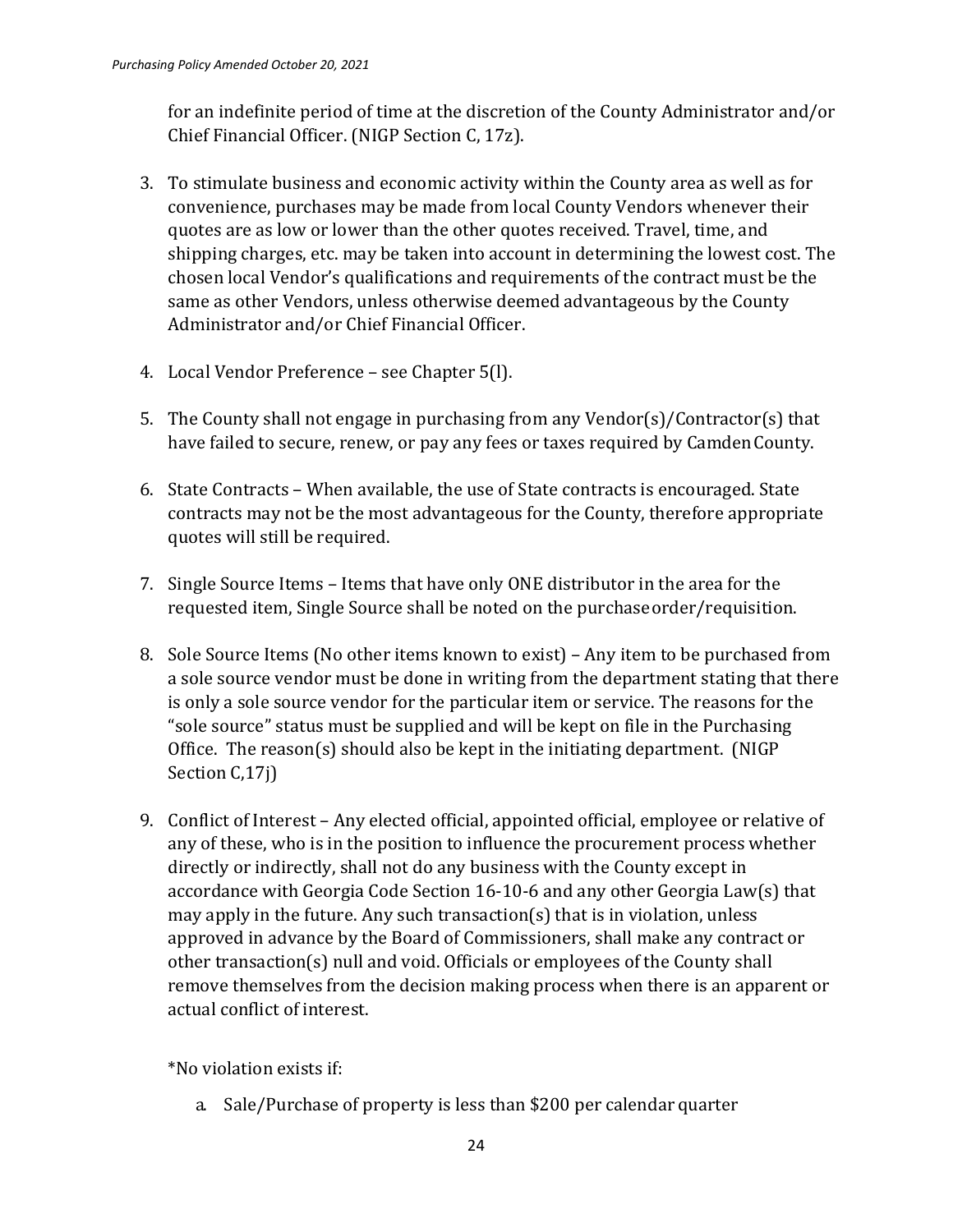- b. Sale/purchase of property is done in accordance with the competitive sealed bid process.
- 10. E-Verify Requirements The Georgia E-Verify law requires contractors and all subcontractors on Georgia public contracts for services over \$2,499.99 in value to enroll in E-Verify, regardless of the number of employees. A contractor or sub-contractor may be exempt from this requirement if the contractor or sub-contractor has no employees and does not hire nor intend to hire employees for the purpose of completing any part of the public contract. Certain professions are also exempt.

For a public contract, contractors must sign the [Contractor E-Verify Affidavit, a](http://www.audits.ga.gov/NALGAD/Files/Section_3_-_Affidavit_-_OCGA_13-10-91xbx1x.pdf)ll subcontractors must sign the [Subcontractor E-Verify Affidavit](http://www.audits.ga.gov/NALGAD/Files/AG-x654040-v1-Second_Subcontractor_Affidavit_under_O_C_G_A___247_13-10-91_b__3_.pdf) and all Subsubcontractors must sign the [Sub-Subcontractor Affidavit. T](http://www.audits.ga.gov/NALGAD/Files/Section_3_-_Affidavit_-_OCGA_13-10-91xbx4x.pdf)he government agency is required to ensure that the Contractor E-Verify Affidavit is part of the contract; however, the contractor is responsible for all subcontractor affidavits and the subcontractors are responsible for the sub-subcontractors affidavits. E-Verify is not required for contracts solely involving the purchase of goods by a government agency.

## **CHAPTER 8 DISPOSAL OF OBSOLETE, SURPLUS, OR SCRAP PROPERTY** (NIGP Section I)

Whenever departments have obsolete supplies, material or equipment that are surplus to their needs, these items shall be disposed of by the Purchasing Officer in compliance with this policy. (NIGP Section I, 58)

Departments shall complete and forward to Purchasing a Surplus Notice Form (available on the County Purchasing Site), providing detailed information on the item surplused, i.e., does it still work, what is wrong or why is the item being surplused. The Purchasing Officer will dispose of surplus property in the manner that is deemed most appropriate and that will provide the County with the greatest benefit. (NIGP Section C, 17c) This may be accomplished in any one or more of the following ways:

- 1. Redistribution to another department.
- 2. Public auction (Internet or local).
- 3. Donation The Purchasing Office; with approval from the Chief Financial Officer and County Administrator; may donate surplus property to a requesting agency.
- 4. Scrap In the event that none of the above methods is appropriate and the Purchasing Officer deems the item to have no monetary value, it may be disposed of as scrap.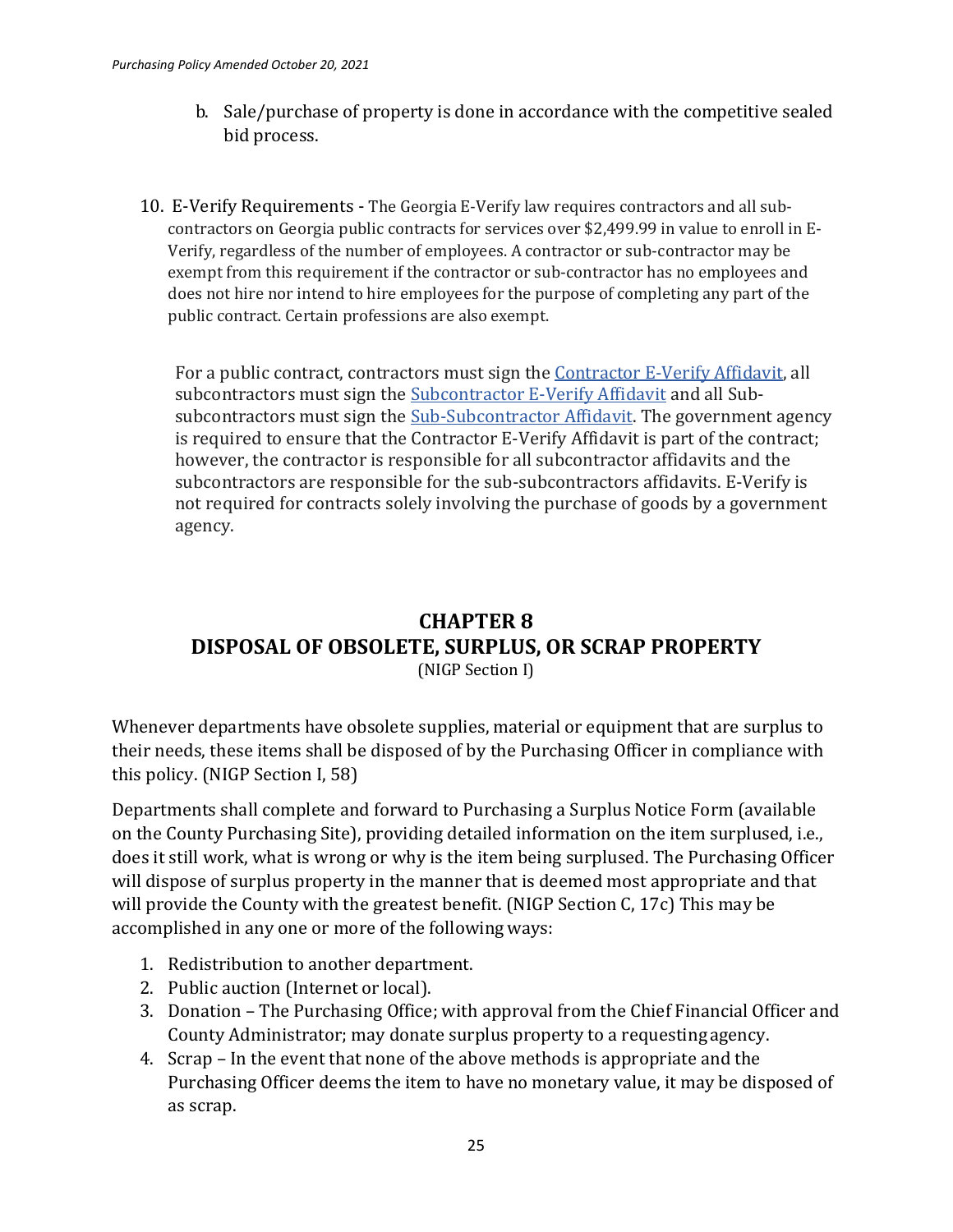Proceeds from the sale of surplus property will be accounted for by fund and submitted to the Senior Accountant for processing.

### **CHAPTER 9 ETHICS**

(NIGP Section C, 15)

The Purchasing Division subscribes to the Code of Ethics of the National Institute of Governmental Purchasing (NIGP) and believes that the following ethical principles should govern the conduct of every person employed by a public sector procurement or materials management organization.

- 1. Seeks or accepts a position as an employee only when fully in accord with the professional principles applicable thereto and when confident of possessing the qualifications to serve under those principles to the advantage of the Camden County Board of Commissioners.
- 2. Believes in the dignity and worth of the service rendered by the organization, and the societal responsibilities assumed as a trusted public servant.
- 3. Is governed by the highest ideal of honor and integrity in all public and personal relationships in order to merit the respect and inspire the confidence of the organization and the public being served.
- 4. Believes that personal aggrandizement or personal profit obtained throughmisuse of public or personal relationships is dishonest and nottolerable.
- 5. Identifies and eliminates participation of any individual in operational situations where a conflict of interest may be involved.
- 6. Believes that members of the Board and its staff should at no time or under any circumstances accept, directly or indirectly, gifts, gratuities, or other things of value from suppliers, which might influence or "appear" to influence purchasingdecisions.
- 7. Keeps the governmental organization informed, through appropriate channels, on problems and progress of applicable operations by emphasizing the importance of the facts.
- 8. Resists encroachment on control of personnel in order to preserve integrity as a professional manager. Handles all personnel matters on a merit basis, and in compliance with applicable laws prohibiting discrimination on the basis ofpolitics,